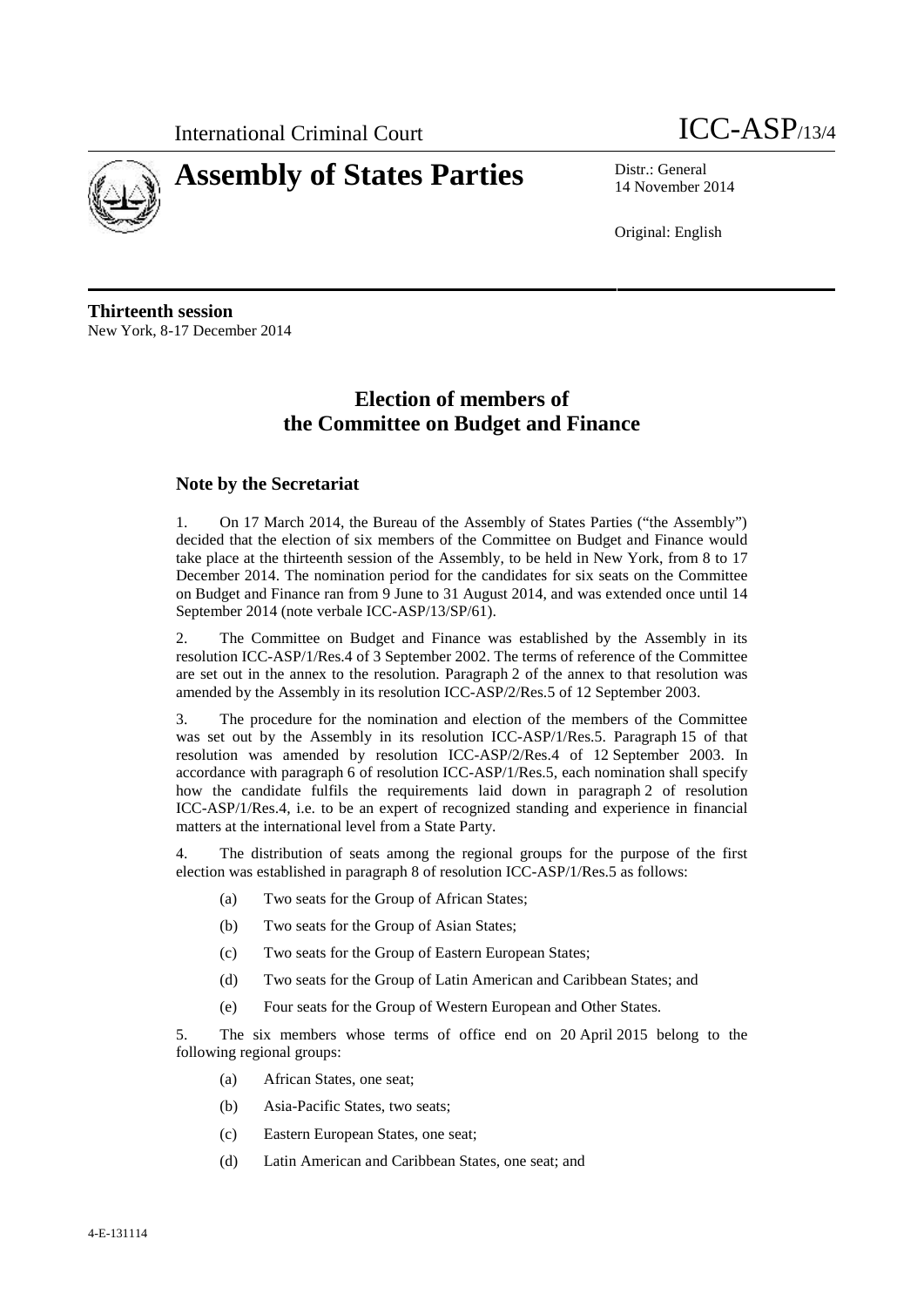(e) Western European and Other States, one seat.

6. As required by paragraph 9 of resolution ICC-ASP/1/Res.5, every effort shall be made to elect the members of the Committee by consensus, on the basis of a recommendation by the Bureau. Under paragraph 10, in the absence of a consensus, the election shall be a matter of substance, and subject to the requirements of article 112, paragraph 7 (a), of the Rome Statute, which provides as follows:

"7. Each State Party shall have one vote. Every effort shall be made to reach decisions by consensus in the Assembly and in the Bureau. If consensus cannot be reached, except as otherwise provided in the Statute:

(a) Decisions on matters of substance must be approved by a two-thirds majority of those present and voting provided that an absolute majority of States Parties constitutes the quorum for voting."

7. In accordance with paragraph 11 of resolution ICC-ASP/1/Res.5, the election shall be by secret ballot. However, this requirement may be dispensed with if the number of candidates corresponds to the number of seats to be filled or in respect of candidates endorsed by the respective regional groups, unless a delegation specifically requests a vote on a given election.

8. Under paragraph 12 of the resolution, the persons elected shall be those candidates from each regional group who obtained the highest number of votes and a two-thirds majority of States Parties present and voting, provided that an absolute majority of the States Parties constitutes the quorum for voting.

9. By the closing date of the nomination period, including the extension of the nomination period, i.e. 14 September 2014, seven nominations had been received.

10. Of the seven nominations, one was submitted by the Group of African States; three by the Asia-Pacific States, one by the Group of Eastern European States; one by the Group of Latin American and Caribbean States; and one by the Group of Western European and Other States.

11. By a communication, dated 17 November 2014, the Embassy of the Republic of Korea announced the withdrawal of the candidature of Mr. Young Sok Kim.

12. In accordance with paragraph 7 of resolution ICC-ASP/1/Res.5, a list in English alphabetical order of all persons nominated, with accompanying documents, is contained in the annex to the present note.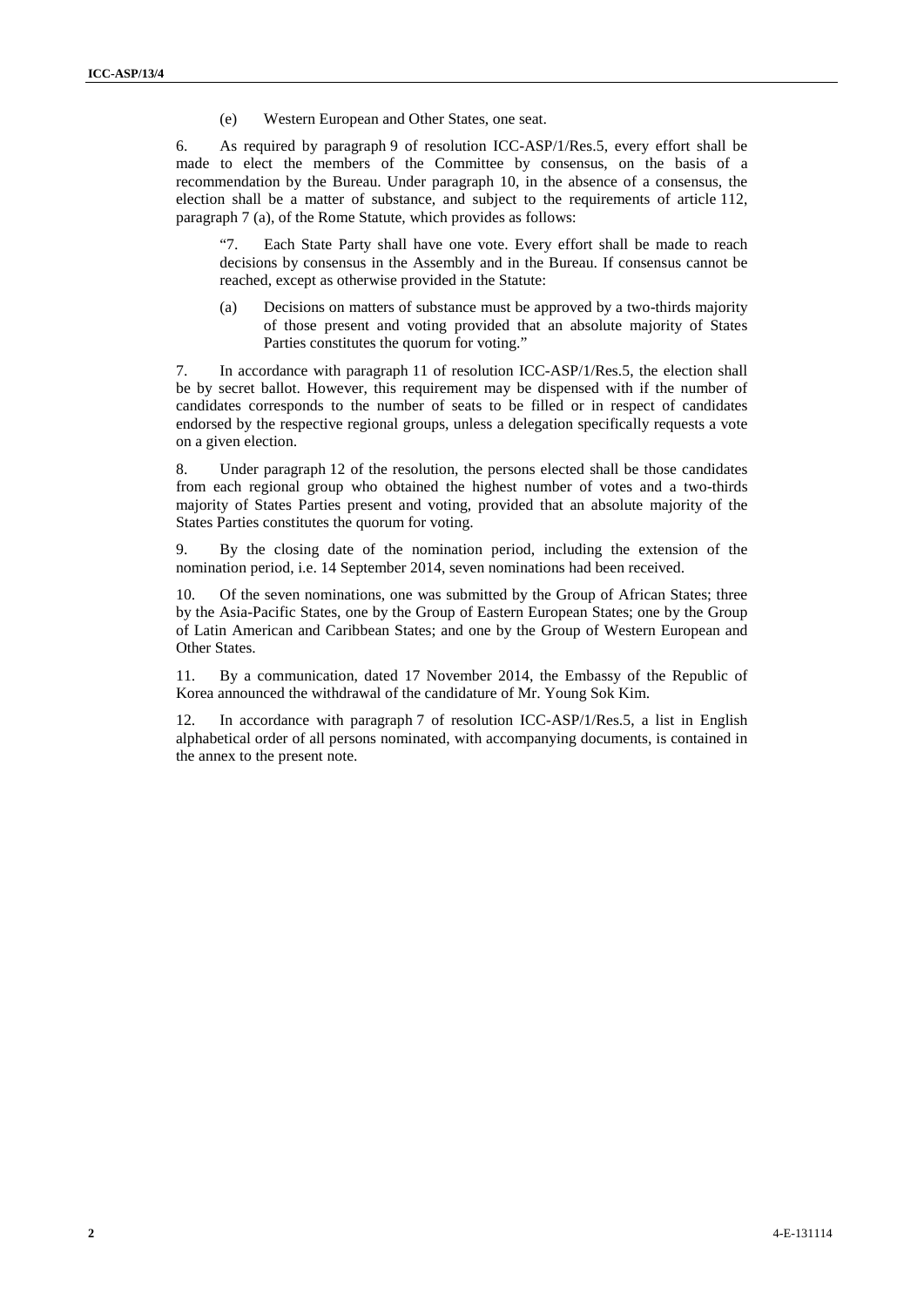## **Annex**

# **Alphabetical list of candidates (with statements of qualifications)**

## *Contents*

| Name and nationality: |  | Page |
|-----------------------|--|------|
|                       |  |      |
| 2.                    |  |      |
| 3.                    |  |      |
| 4.                    |  |      |
| .5.                   |  |      |
| 6.                    |  |      |

Also the nominating State(s) unless otherwise indicated.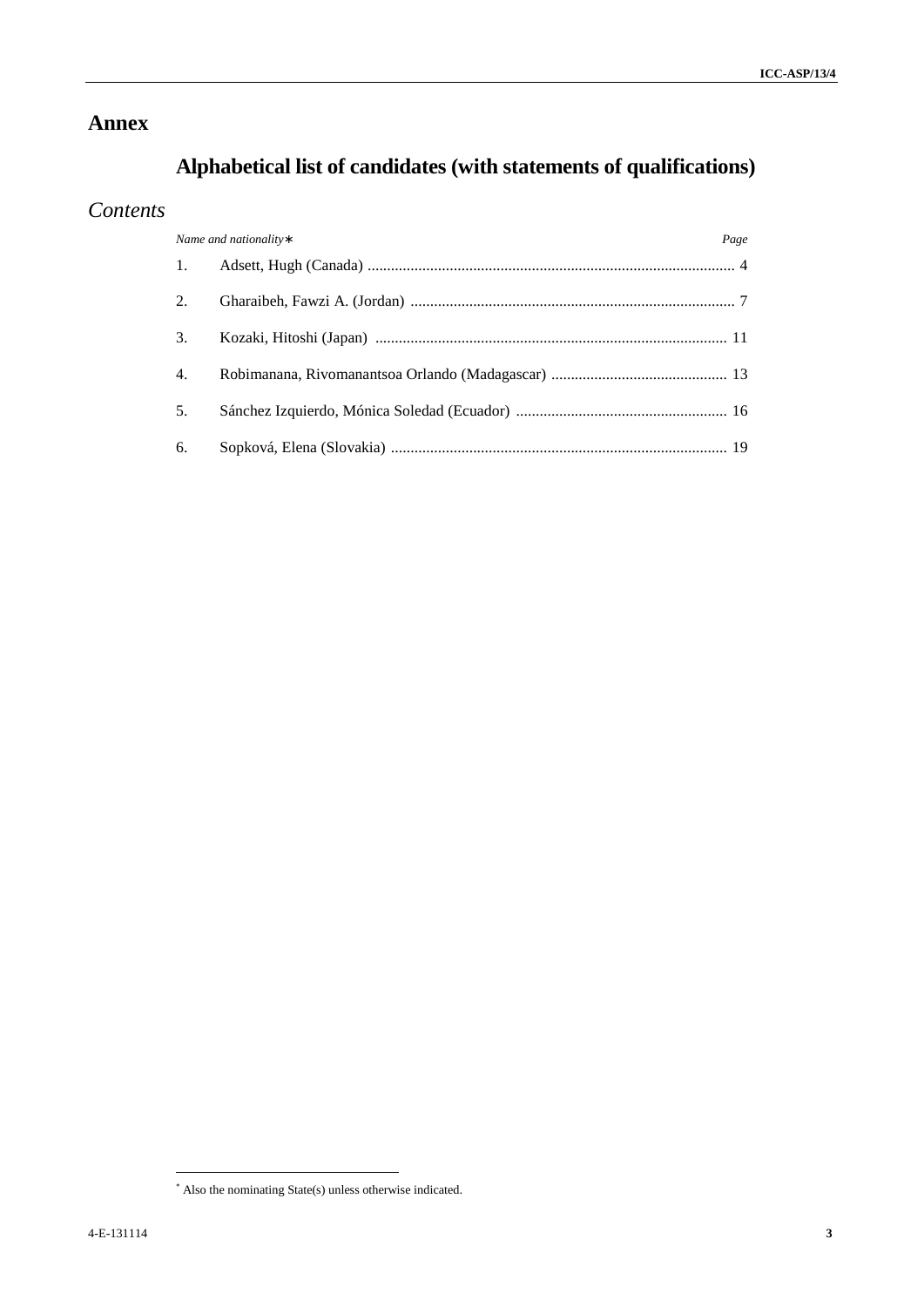## **1. ADSETT, Hugh (Canada)**

[Original: English]

## **Note verbale**

The Embassy of Canada to the Netherlands presents its compliments to the Secretariat of the Assembly of States Parties to the Rome Statute of the International Criminal Court and has the honour, with reference to the Secretariat's note ICC- ASP/13/SP/07 of 18 March 2014, to inform that the Government of Canada has decided to present the candidature of Mr. Hugh Adsett for election to the Committee on Budget and Finance of the International Criminal Court at the election to be held during the thirteenth session of the Assembly of States Parties in New York in December 2014.

Mr. Adsett has in-depth experience relating to the finances and management of international judicial institutions. Mr. Adsett was first elected to the Committee on Budget and Finance in 2011 for the term from 21 April 2012 to 20 April 2015. He was Chair of the Management Committee of the Special Court for Sierra Leone (2005-2008) and, as such, was responsible for ensuring the Management Committee, composed of representatives of several United Nations member states, was able to carry out its responsibility for ensuring the effective and efficient management of the Court, in particular by providing detailed review and oversight of the Court's budget, providing timely review of proposals to enhance efficiencies, leading annual visits to the Court, facilitating contact and relationships between the Court and United Nations member states in New York, and maintaining ongoing outreach to United Nations member states on behalf of the Management Committee. Prior to being Chair, Mr. Adsett was a member of the Management Committee of the Special Court for Sierra Leone from 2004-2005.

Mr. Adsett is currently the Director General of the Legal Affairs Bureau and Deputy Legal Adviser of Canada's Department of Foreign Affairs, Trade and Development. In addition to providing advice, support and advocacy on a wide range of public international law matters, including those related to international criminal tribunals, he is also responsible for managing a team of 42 lawyers, paralegals and support staff, and managing the bureau's budget and staffing.

From 2004 to 2008, Mr. Adsett was the Legal, Economic and Social Affairs Counsellor at Canada's Permanent Mission to the United Nations in New York. In this capacity, he was Canada's representative on the Sixth (Legal) Committee. He was also a member of Canada's delegation to the Assembly of States Parties for its fourth, fifth and sixth sessions.

Mr. Adsett's broad knowledge of the International Criminal Court and international criminal law, as well as his relevant experience as the Chair of the SCSL Management Committee, would be important assets for the Committee on Budget and Finance as it reviews and examines the budget, human resources and other infrastructure requirements of the Court. His significant knowledge and experience with the budgetary issues of international judicial institutions attest to his fulfilment of the requirement, set forth in paragraph 2 of the annex to the resolution establishing the Committee on Budget and Finance (ICC-ASP/1/Res.4), that members of the Committee are experts of recognized standing and have experience in financial matters at the international level.

A detailed statement of Mr. Adsett's qualifications is attached to this note.

## **Statement of qualifications**

In-depth experience relating to the finances and management of international judicial institutions: Mr Adsett was first elected to the Committee on Budget and Finance in 2011. From 2005-2008, he was Chair of the Management Committee of the Special Court for Sierra Leone, responsible for ensuring the effective and efficient management of the SCSL through detailed review and oversight of the Court's budget, and the review of proposals to enhance efficiencies. As the Legal, Economic and Social Affairs Counsellor at Canada's Permanent Mission to the United Nations, he represented Canada on the Sixth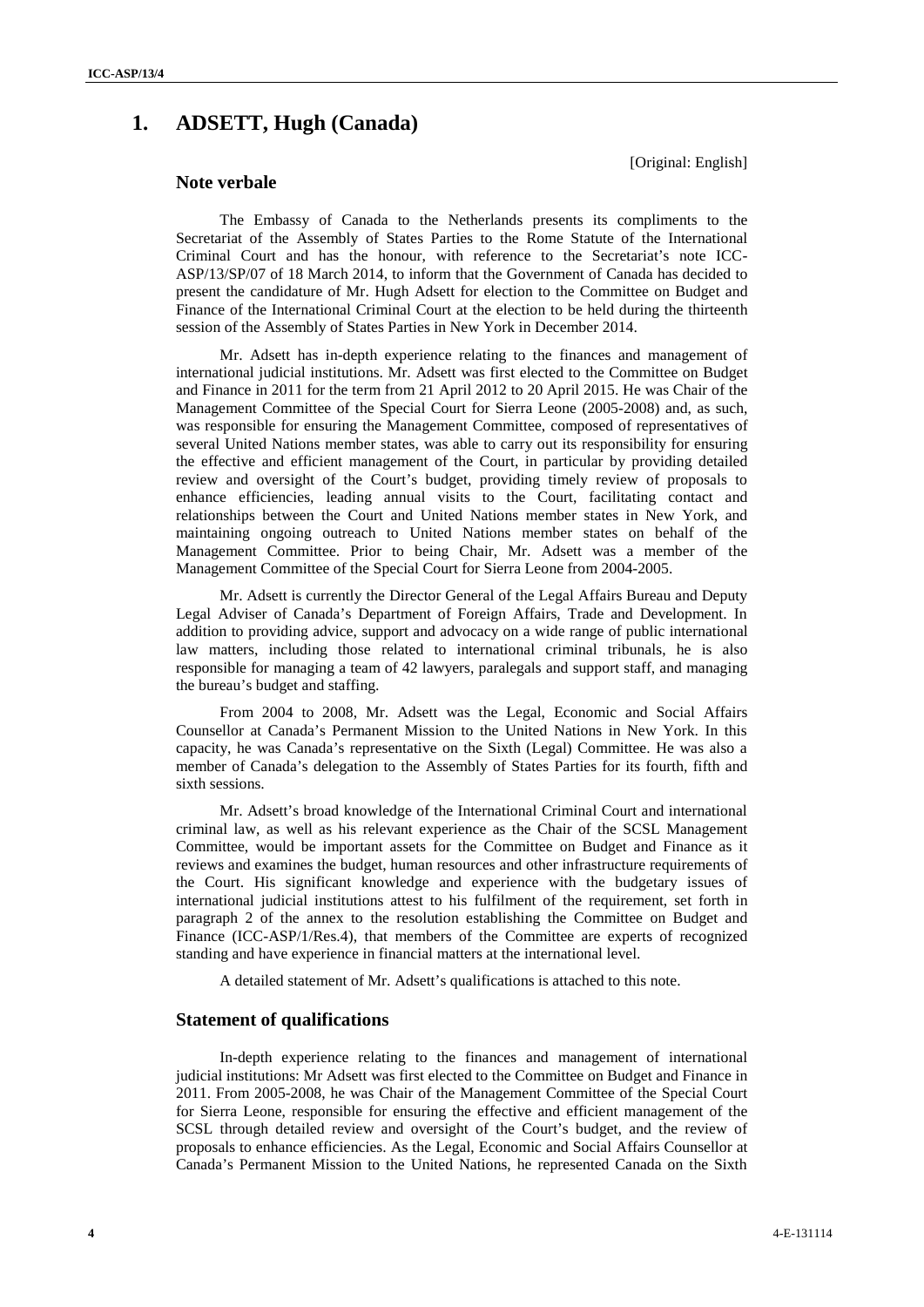(Legal) Committee and was a member of Canada's delegation to the Assembly of States Parties (2005-2007).

#### **Current position**

Director General and Deputy Legal Adviser, Legal Affairs Bureau, Foreign Affairs, Trade and Development Canada

#### **Employment history**

2013 - present

Director-General and Deputy Legal Adviser, Legal Affairs Bureau (JLD), Foreign Affairs, Trade and Development Canada: responsible for managing a bureau of 31 lawyers, three administrative support staff; four jurilinguists; four treaty production staff; and four document authenticators. The bureau provides advice, support and advocacy on all aspects of public international law, including human rights and humanitarian law; economic sanctions; crime and security; diplomatic and consular law; treaty law; and oceans and environmental law.

#### September 2011 – March 2013

Director, United Nations, Human Rights and Economic Law Division (JLH), Foreign Affairs and International Trade Canada: responsible for managing a team of 8 lawyers and one support staff providing advice, support and advocacy on international law as it relates to international human rights, economic sanctions, and international humanitarian law. In November 2011, elected to the International Criminal Court Committee on Budget and Finance for the 2012-14 term.

#### September 2008 – August 2011

Director, Criminal, Security and Diplomatic Law (JLA), Foreign Affairs and International Trade Canada: responsible for managing a team of 13 lawyers, paralegals and support staff, providing advice, support and advocacy on international law as it relates to legal cooperation and assistance in civil and criminal matters, transnational crime, anti corruption and anti-terrorism, and privileges and immunities. Budget and human resources responsibilities include managing the divisional budget; staffing positions; and representing the branch on the Department's Human Resources Consultative Committee (2009-11).

#### 2004 – 2008

Counsellor, Legal, Economic and Social Affairs, Permanent Mission of Canada to the United Nations, New York, NY, USA: responsible for representing Canada on the Sixth (Legal) Committee, and managing support staff and a team of five officers responsible for representing Canada on the Second and Third Committees. During that assignment, additional relevant duties included:

(a) Chair, Management Committee of the Special Court for Sierra Leone (2005-08) and responsible for enabling the Management Committee (composed of representatives of the UN and several member states) to carry out its mandate to ensure the effective and efficient management of the Court, in particular by providing detailed review and oversight of the Court's budget, providing timely review of proposals to enhance efficiencies, leading annual visits to the Court, facilitating contact and relationships between the Court and UN member states in New York, and maintaining ongoing outreach to UN members states on behalf of the Management Committee. Prior to being chair, I was a member of the Management Committee of the Special Court for Sierra Leone from 2004-2005.

(b) Member of Canada's delegation to the fourth, fifth and sixth Assemblies of States Parties to the Rome Statute (2005, 2006, 2007)

#### 2002-2004

Deputy Director, Environmental Law, Foreign Affairs and International Trade Canada: responsible for managing a team of five lawyers providing advice on international environmental law. Participated as a member of the multilateral compliance committee of the Espoo Convention.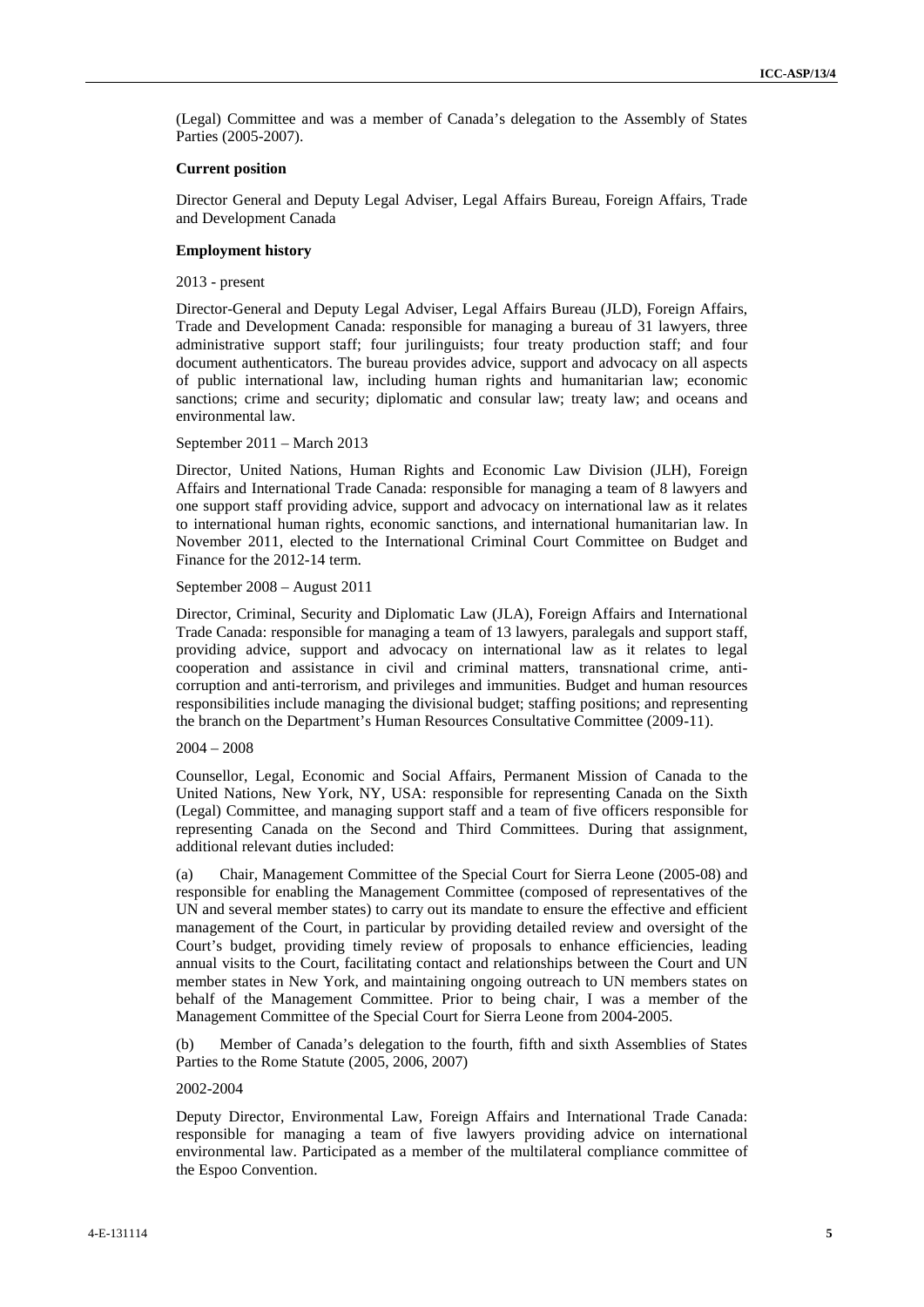#### 2000-2002

Legal Officer, Human Rights and Humanitarian Law, Foreign Affairs and International Trade Canada: responsible for providing advice on a range of international human rights and humanitarian law issues, and representing Canada at negotiations on the Agreement for the Privileges and Immunities of the International Criminal Court.

#### 1998-2000

Third Secretary | Second Secretary, Embassy of Canada to Ethiopia, with accreditation to Eritrea, Djibouti and Sudan: responsible for reporting on developments and representing Canada in its relations with Ethiopia, Eritrea, Djibouti and Sudan.

#### 1998

Legal Officer, Human Rights and Humanitarian Law, Foreign Affairs and International Trade Canada: responsible for providing advice on a range of international human rights and humanitarian law issues.

### 1007

Junior Advisor, Permanent Mission of Canada to the United Nations (PRMNY), New York, NY, USA: responsible for participating in meetings and negotiations and reporting, as required, on developments in the Third (Human Rights and Humanitarian Affairs) Committee during the United Nations General Assembly.

#### 1996 – 1997

Desk officer, Peacebuilding Division, Foreign Affairs and International Trade Canada: responsible for providing advice on peacebuilding policy, particularly Canadian assistance to international election observation missions.

## 1995

Human Rights Field Officer, UN Human Rights Field Operation, Rwanda: responsible, as a member of a small team located in Cyangugu, Rwanda, for providing advice and monitoring human rights developments, including human rights education, liaison with local authorities, and visits to detention centres.

#### 1993-1995

Articling student, Osler, Hoskin and Harcourt, Barristers and Solicitors, Ottawa, Ontario.

#### **Professional memberships**

Barrister and Solicitor and member of the Law Society of Upper Canada (Ontario), 1995 to present.

## **Education**

LL.B (Bachelor of Laws), Queen's University, 1993; M.A. (Master of Arts) (Journalism), University of Western Ontario, 1988; B.A. (Bachelor of Arts)(Hon), History and Political Science, Mount Allison University, 1987.

#### **Teaching and publications**

Lecturer, Advanced International Law, University of Ottawa Faculty of Law, Fall 2010; Fall 2011, Fall 2012, and Fall 2013; Lecturer, International Human Rights Law course, Queen`s University Faculty of Law (Herstmonceux Castle, England), June 2009, June 2010, June 2011, June 2012, June 2013 and June 2014; Lecturer, International Human Rights Law, University of Ottawa Faculty of Law, Fall 2001, 2002, and 2003; Lecturer, International Criminal Law, University of Ottawa Faculty of Law, Winter 2004.

Co-author, with Professor Ted McDorman, Anne Daniel and Masud Husain, "Compliance Committees and Recent Multilateral Environment Agreements: The Canadian Experience with Their Negotiation and Operation" (2004), 42 Canadian Yearbook of International Law 91-142

#### **Languages**

English, French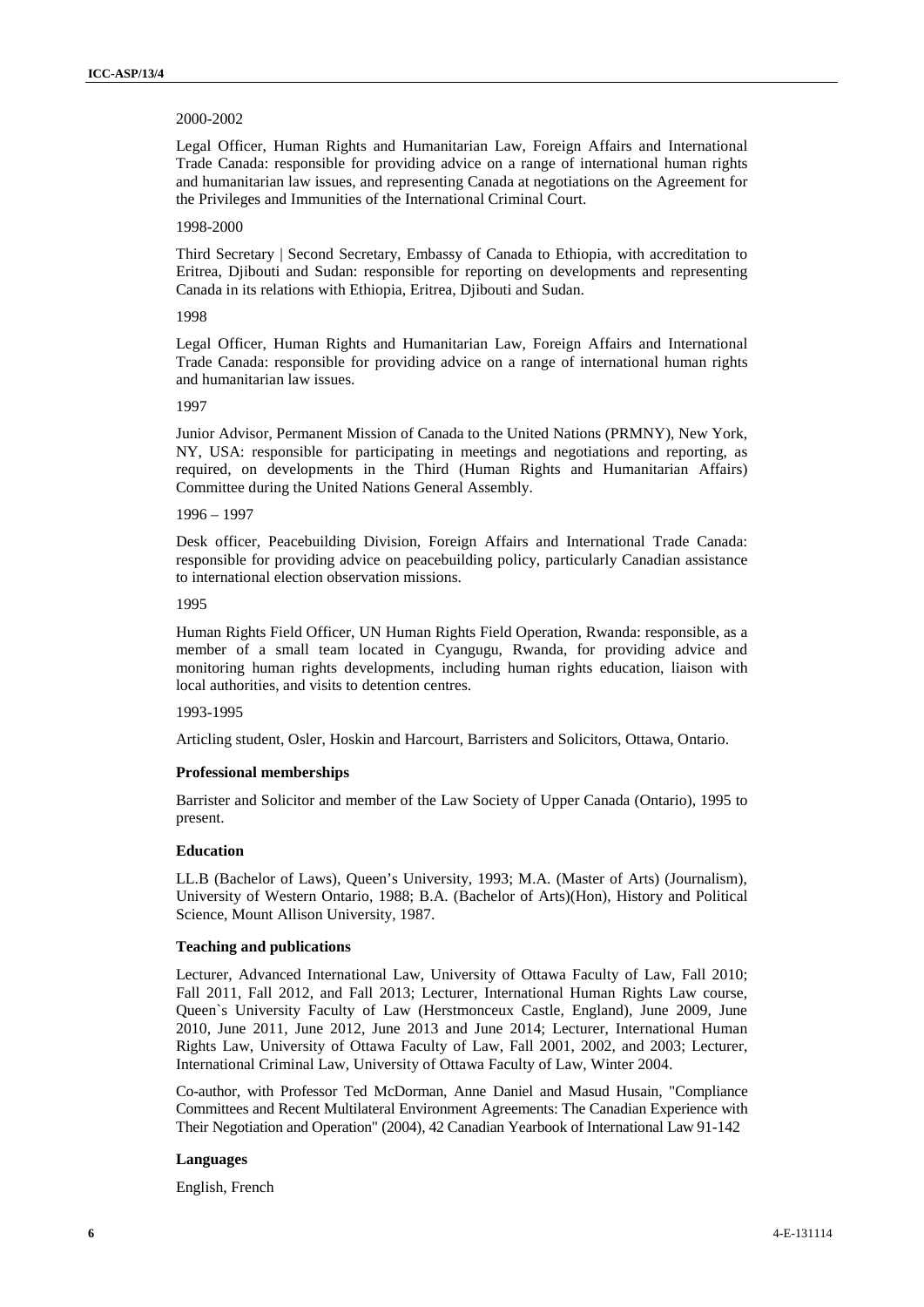[Original: English]

## **2. GHARAIBEH, Fawzi A. (Jordan)**

## **Note verbale**

The Embassy of The Hashemite Kingdom of Jordan presents its compliments to the Secretariat of the Assembly of States Parties to the Rome Statute of the International Criminal Court, and has the honour to inform the esteemed Secretariat of the Assembly of States Parties to the Rome Statute of the International Criminal Court that the Government of the Hashemite Kingdom of Jordan has decided to nominate H.E. Dr. Fawzi Gharaibeh as a candidate for re-election to the Committee on Budget and Finance of the International Criminal Court.

Dr. Gharaibeh has an extensive experience and recognized standing in financial matters at the national and international level. Such experience and expertise is outlined in Dr. Gharaibeh's Curriculum Vitae attached herewith.

## **Statement of qualifications**

## **Personal Data**

Place of Birth: Jordan

Date of Birth: 1943

Citizenship: Jordanian

Marital Status: Married with three children

Languages: Arabic:(mother tongue), English, French (not fluent)

## **Education**

1972: Ph.D, (Business Administration), University of Wisconsin(U.S.A.)

1968: MBA, Texas Tech. University(U.S.A.)

1965: B. Com.(Honors), Cairo University (Egypt)

#### **Current Position**

Professor Emeritus, The University of Jordan

#### **Previous Positions**

2009-2014

Founder and President, A' Sharqiyah University, Sultanate of Oman

2012-2013

Chairman, Board of Trustees, Jordan University of Science and Technology 1999 -2000

Chairman, Board of Directors, Phosphate and Mining Corporation, Jordan 1998 -1999

Minister of Education, Jordan

1991 -1998

President The University of Jordan

1986-1990

Vice-President, The University of Jordan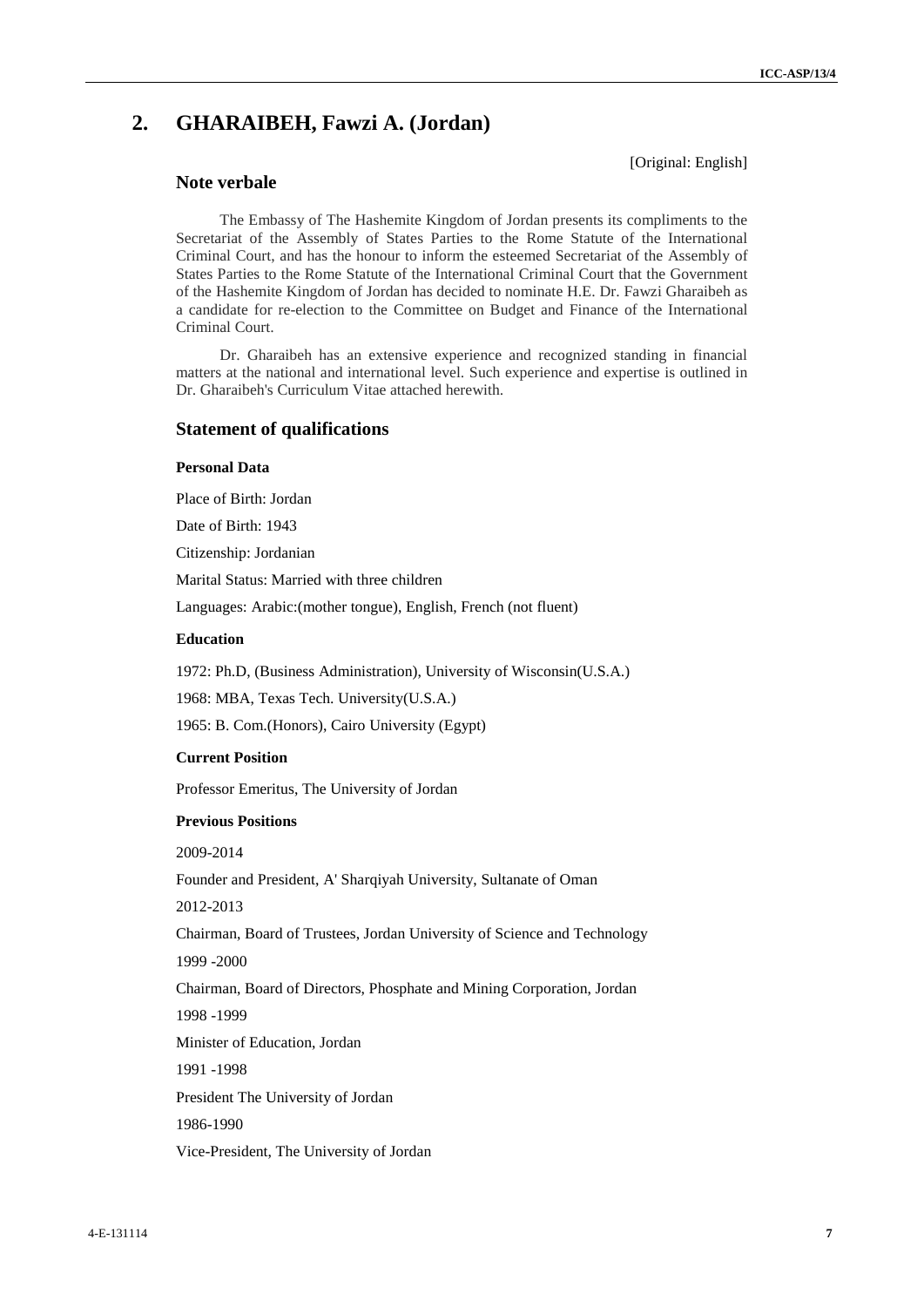1983 -1986

Dean, Faculty of Economics and Administrative Sciences, The University of Jordan

#### **Academic Titles**

1981 Professor, the University of Jordan

1976 -198l: Associate Professor, The University of Jordan, Jordan

1972-1976: Assistant Professor, the University of Jordan

1978-1979: Visiting Scholar, LBJ School of Public Affairs, the University of Texas at Austin. U.S.A.

1978: Visiting Scholar (Summer), Portland State University, U.S.A.

#### **Memberships (Select)**

2006-2009: Member, Board of Trustees, Balqa University, Jordan

2006-2009: Member, Advisory Board, Graduate School of Business Administration, The Jordanian German University

2003: Member, CBF, International Criminal Court, The Hague, The Netherlands

2003-2009: Member, Royal Scientific Society, Jordan

2003-2009: Member, Board of Trustees, King Hussein Foundation, Jordan

2003-2006: Member, Board of Trustees, Jordan University of Science and Technology 2003-2006

2003-2006: Member, The Higher Committee for the Accounting Profession

2001-2009: Member, Council of the Center for Strategic Studies, The University of Jordan

2001-2005: Member, Executive Council, UNESCO, Paris, France

1998-2003: Deputy Chairman, The Higher Education Council, Jordan

1995-1998: Member, Board of Trustees, The Diplomatic Institute, Jordan

1995-1998: Member, The Executive council, The International Association of Universities, Paris France

1994-1998: Member, The Jordanian American Society for Cultural Exchange (Fulbright Commission)

1991-2004: Member, The Higher Education Council, Jordan

1991-1994: Chairman, The Committee For the Evaluation of Higher Education, Jordan

1991-1993: Member, The Advisory Economic Council, The Government of Jordan

1991-1994: Member, The American Accounting Association

1991-2009: Chairman, The Jordanian Alumni Society Of Graduates of American Universities and Institutes

1989-1991: Member, Board of Trustees, Petra University, Jordan

1989-1990: Member, The National Committee for Drawing the National Charter

1986-1991: The Committee for the Evaluation of foreign University Degrees, Jordan

1985-1992: Member, the Advisory Committee for the Faculty of Business and Economics, Qatar University, Qatar

#### **Establishment of New Universities**

Cofounder and Partner (until 2005), Petra Private University, Jordan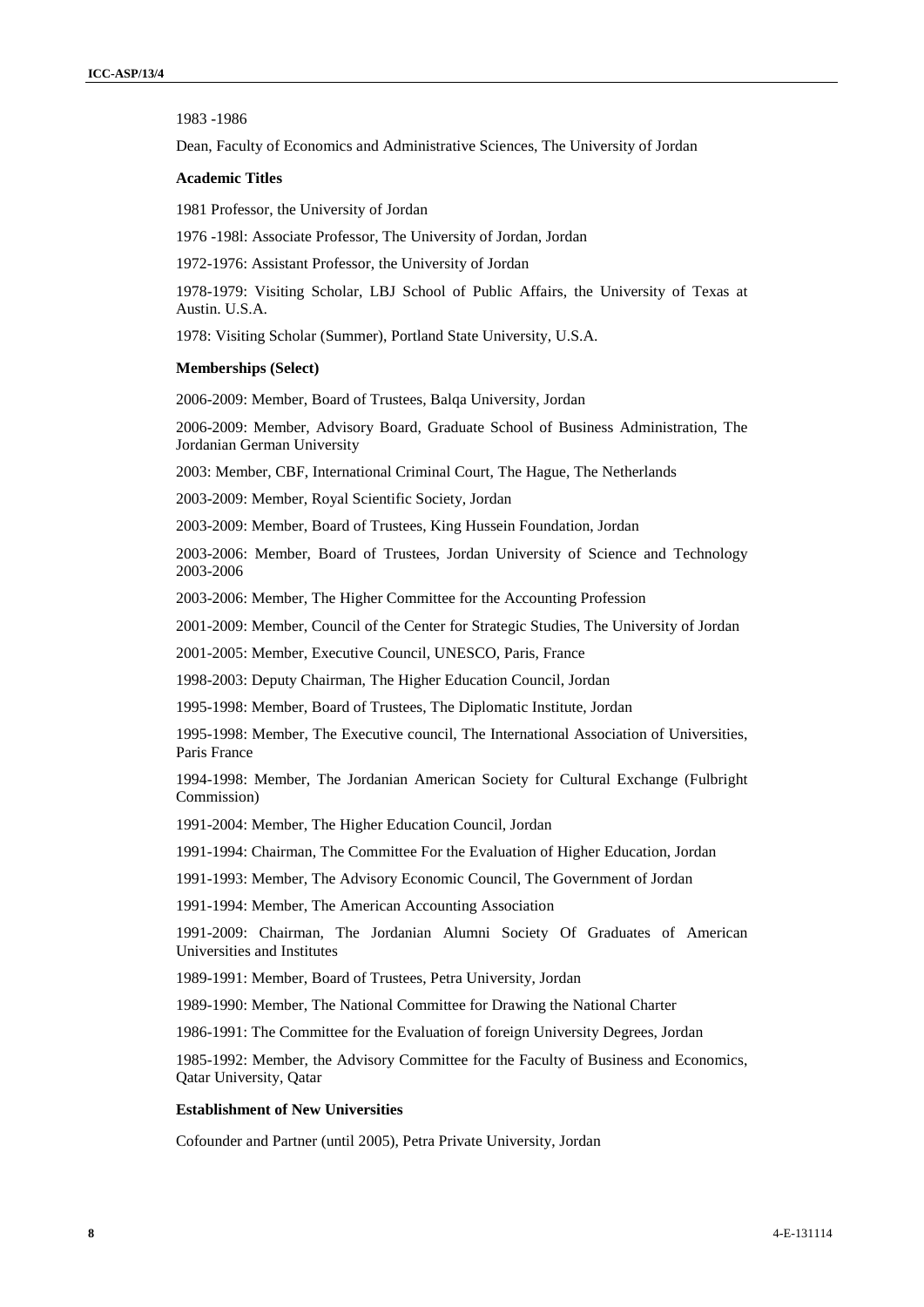### **Consultations**

Covering Various Areas of Higher Education, Business and Economics

#### **Conferences**

On higher education

On business and economics

On the Middle East Affairs

On Cultural Affairs

#### **Medals**

Independence Medal of the First Order

Education Medal of Excellence

#### **Publications**

*Books (English)*

The Economics of the West Bank and the Gaza Strip, Boulder, Westview Press, 1987, U.S.A.

The Badia of Jordan: A Process of Change. Amman: University of Jordan Press, 1987 (with others).

The Bedouin of Jordan: A People in Transition. Amman Royal Scientific Society Press, 1987 (with others).

The small and Handicraft Industries in Jordan: 1976. Amman: Industrial Development Bank, n.d. (with others).

#### *Books (Arabic)*

Contemporary Issues in Jordan (Editing and Introduction). Amman and Beirut: Abdel Hamid Shoman Foundation and Arab Institute for Studies and Publications 2001.

Accounting Principles. New York: John Wiley and Sons, 1983 (with others).

Accounting for Executives. Amman: El-Dustour Press, 1982 (with other).

Research Methodology in Social Sciences and Humanities. Amman: Royal Scientific Society Press, 1977 (with others), Third Edition, 2002.

Cost Accounting: Principles, Procedure and Control. Amman: Philadelphia Publishing House, 1975.

#### *Articles (English)*

Bedouin Settlement: Organizational, Legal and Administrative Structure: The Experience of Jordan, in Galaty, John G., Aronson, Dan and Salzman, Philip Carl, Eds. The Future of Pastoral Peoples, Ottawa: International Development Research Center, 1981 (with another).

Foreign Companies in Jordan: Problems and Prospects, Arab Journal of Administration (October 1979) (with another).

West Asia and Southeast Asia: A Commentary, in Economic Relations Between West Asia and Southeast Asia. Singapore: Institute of Southeast Asian Studies, 1978.

Conditions of Some Working Women in Jordan, Arab Journal of Administration, 1978, (With others).

Doing Business in the Arab World: Problems and Prospects, The Arab World Business Opportunities. Singapore: Compa Publications, 1977 (with another).

Amman Region and its Weight in Jordan's Economy, Orient, 1976 (with others).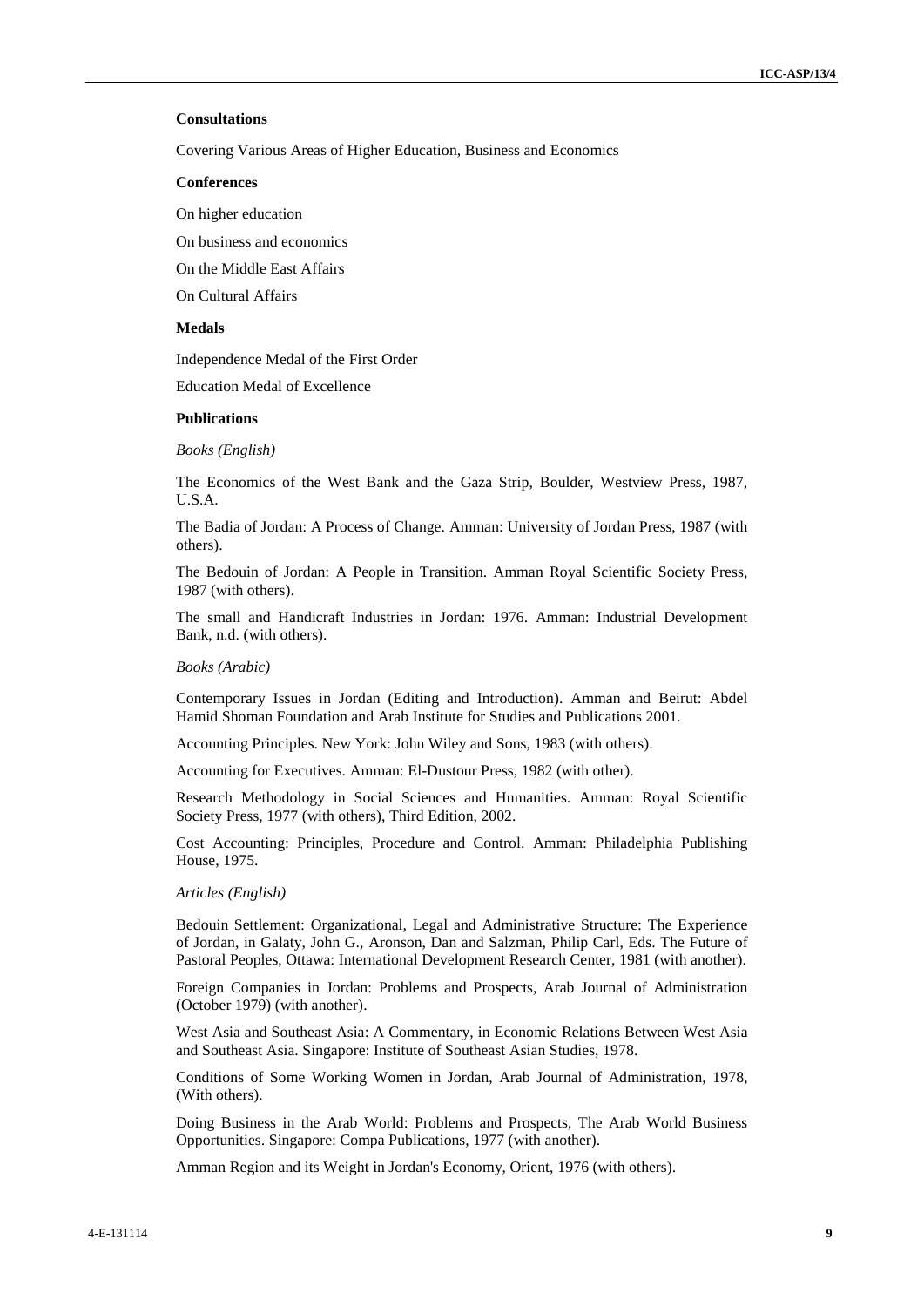#### *Articles (Arabic)*

The Relation between Earnings and Stock Returns in the Long Run: Republication and Extension", Jordan Journal of Business Administration. 2008 (with others).

The Role of Cash flows and Accruals in Explaining Stock Returns, Jordan Journal of Business Administration. 2008. (with others).

Predicting Corporate Distress in Jordan: A Multidimensional Scaling Approach, Dirasat 2008. (With another).

Education in Jordan and the Requirements of the Twenty First Century," in Contemporary Issues in Jordan, 200l.

The Relationship between Accounting Variables and Market Beta as a Measure of Systematic Risk in Public Shareholding Companies in Jordan, Dirasat 1996. (With another).

The Use of Financial Ratios to Predict Highly Successful Industrial Corporations in Jordan, Dirasat, 1990 (with another).

Annual Financial Reports of Jordanian Industrial Corporations and their Relevance for Investment Decisions, Dirasat, 1990 (with another).

Information Content of Annual Financial Reports in Jordanian Corporations -Trading Volume, Dirasat, I989 (with another).

Timeliness of Financial Reports in Jordanian Industrial Corporations, Dirasat, 1988 (with another).

Information Content of Accounting Income Numbers in Jordanian Industrial Corporations, Abhath Al-Yarmouk 1988 (with another).

Financial Ratios as Predictors of Failure in Jordanian Industrial Corporations, Dirasat, 1987 (with another).

Disclosures in Financial Annual Reports in Jordanian Industrial Corporations, Dirasat, 1986 (with another).

The Extent of Utilization of Cost Accounting Systems in Jordanian Industrial Corporations, Dirasat, 1986 (with another).

Inflation Accounting in Jordanian Corporations: A Case Study, Economics and Administrative Research, I981.

The Accounting Function and the Chief Accountant in Jordanian Corporations, Dirasat, l98l.

The Use of Simultaneous Equations in Service Department's Cost Allocation: A Case Study, Journal of Business Research, 1980.

The Investment Climate in Jordan, Businessmen, 1978.

Internal Control in Corporations: A Quantitative Evaluation, Dirasat, 1976 (with another).

Modern Construction Industries: A Case Study, Dirasat, 1975 (with another).

The Use of Linear Programming in Fixed Cost Allocation: The Case of Paper and Cardboard Manufacturing Company, Proceeding of the Second Annual Conference of Operations Research. Cairo: Egyptian Society of Operations Research, 1975.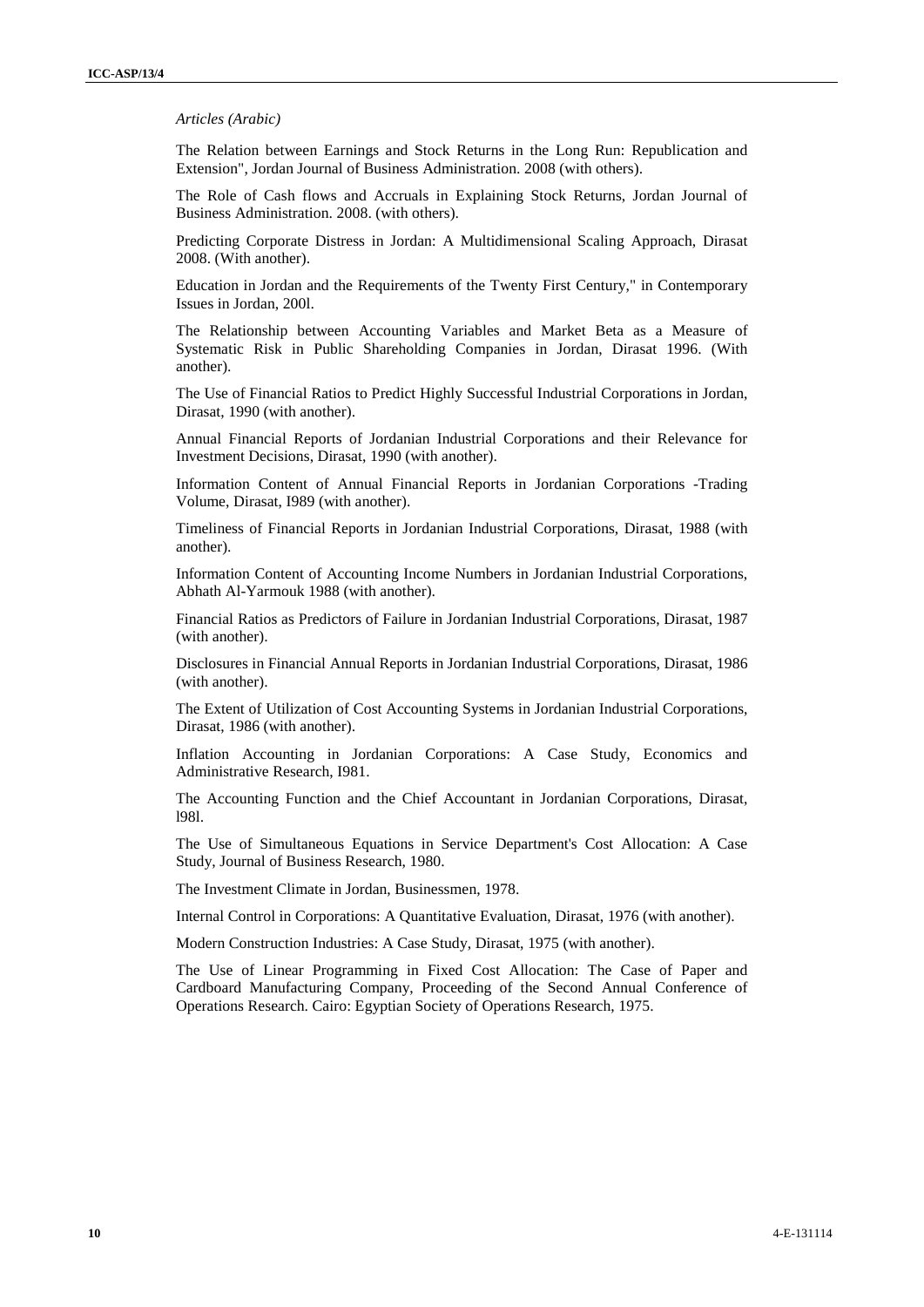## **3. KOZAKI, Hitoshi (Japan)**

## **Note verbale**

The Embassy of Japan in the Netherlands presents its compliments to the Secretariat of the Assembly of States Parties to the Rome Statute of the International Criminal Court and, with reference to the Secretariat's note ICC-ASP/13/SP/07, has the honour to inform the latter that the Government of Japan has decided to nominate Mr. Hitoshi Kozaki as a candidate for membership in the Committee on Budget and Finance for the term 2015-2018 at the elections to be held during the thirteenth session of the Assembly of States Parties in December 2014.

Mr. Kozaki, who is currently the First Secretary of the Embassy of Japan in Iraq and a member of the United Nations Joint Staff Pension Board, has extensive experience and recognized standing in financial matters at the international and intergovernmental levels. From August 2003 through October 2007, he served as Japan's representative to the Fifth (Administrative and Budgetary) Committee of the United Nations General Assembly, where he has demonstrated expertise and leadership in the international negotiations on the United Nations management reform, regular budgets and budgets for peacekeeping operations, oversight, human resources management and other related issues. Subsequently he joined the United Nations Department of Field Support (DFS) as a Senior Programme Management Officer till February 2011 to coordinate interdepartmental and intergovernmental processes within the Office of the Under Secretary-General for DFS, and to formulate and coordinate budgets of the United Nations Peacekeeping and Special Political Missions in the Field Budget and Financing Division of that Department. In 2012, he was selected as a member of the United Nations Joint Staff Pension Board on behalf of the United Nations General Assembly, where he served as Rapporteur of the Board in 2012 and a member of the Budget Working Group in 2013.

Such experience and expertise, as outlined in Mr. Kozaki's curriculum vitae attached herewith, attest to his fulfilment of the requirement, set forth in paragraph 2 of the annex to the resolution establishing the Committee on Budget and Finance (ICC- ASP/1/Res.4), that members of the Committee be experts of recognized standing and experience in financial matters at the international level.

Japan has consistently supported the activities of the International Criminal Court since its establishment, and having formally become a State Party to the Rome Statute on 1 October 2007 and consistently being the largest contributor to the Court's budget, intends to remain a strong supporter of the Court. The decision of the Government of Japan to present the candidature of Mr. Kozaki for election to the Committee on Budget and Finance reflects its firm commitment to continue exerting its utmost efforts to facilitate the activities of the Court. The Government of Japan is fully confident that the candidate possesses the necessary experience, expertise and knowledge in financial and budgetary affairs, as well as recognized standing at the international level, to make a strong contribution to the important work of the Committee.

## **Statement of qualifications**

### **Personal details**

Name: Hitoshi Kozaki (Japan)

Date and place of birth: 2 July 1969, Shiga, Japan

#### **Academic history**

1996: BA in political science, Amherst College, Amherst, Massachusetts, USA

1993: BA in law, Osaka City University, Osaka, Japan

[Original: English]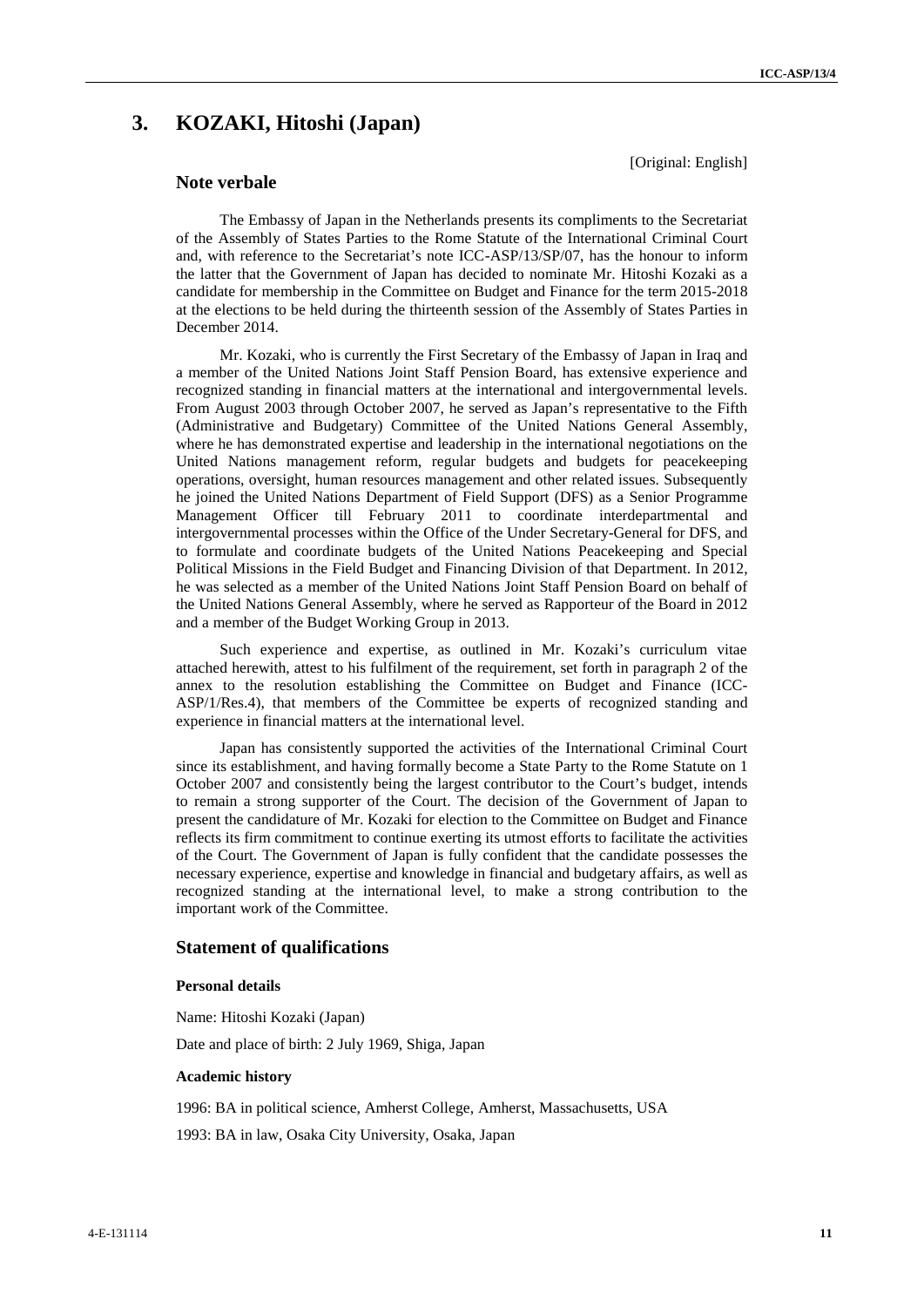#### **Current position**

Since 2014: First Secretary, Embassy of Japan in Iraq

Since 2012: Representative of the United Nations General Assembly, United Nations Joint Staff Pension Board, Rapporteur of the 59<sup>th</sup> Session of the United Nations Joint Staff Pension Board, Member of the Standing Committee, Member of the Budget Working Group.

## **Professional experience**

2011-2013:

Deputy Director, Ministry of Foreign Affairs of Japan, in charge of Japan-Australia and Japan-New Zealand political relations.

## 2009-2011:

United Nations Secretariat, Department of Field Support, Field Budget and Financing Division, Senior Programme Management Officer, head of section dealing with budgeting and financing of the United Nations peacekeeping operations and political offices.

#### 2007-2009:

United Nations Secretariat, Department of Field Support, Office of the Under Secretary- General for Field Support, Senior Programme Management Officer, in charge of policy and Programme coordination and liaison with intergovernmental bodies in the United Nations.

#### 2003-2007:

Permanent Mission of Japan to the United Nations, Second and First Secretary (designated in 2007 as Senior Expert on the United Nations affairs in the Ministry of Foreign Affairs of Japan), in charge of management reform, the United Nations regular budget, peacekeeping budgets, budgets of the international tribunals for Rwanda and former Yugoslavia, programme planning, oversight bodies (Board of Auditors, Office of Internal Oversight Services, and Joint Inspection Unit).

#### 2000-2003:

Ministry of Foreign Affairs of Japan, North American Affairs Bureau, First America Division, official in charge of Japan-US political relations.

#### 1998-2000:

Ministry of Foreign Affairs of Japan, European Affairs Bureau, Second West Europe Division, officials in charge of Japan-UK political relations.

#### 1996-1998:

Embassy of Japan in Singapore, Attaché and Third Secretary, in charge of Japan-Singapore political relations and protocol.

#### 1994-1996:

Embassy of Japan in the United States of America, Attaché and academic assignment to Amherst College, Amherst, Massachusetts, United States.

#### 1993-1994:

Ministry of Foreign Affairs, North American Affairs Bureau, Japan-US Security Treaty Division.

#### **Languages**

Japanese, English and basic knowledge of Chinese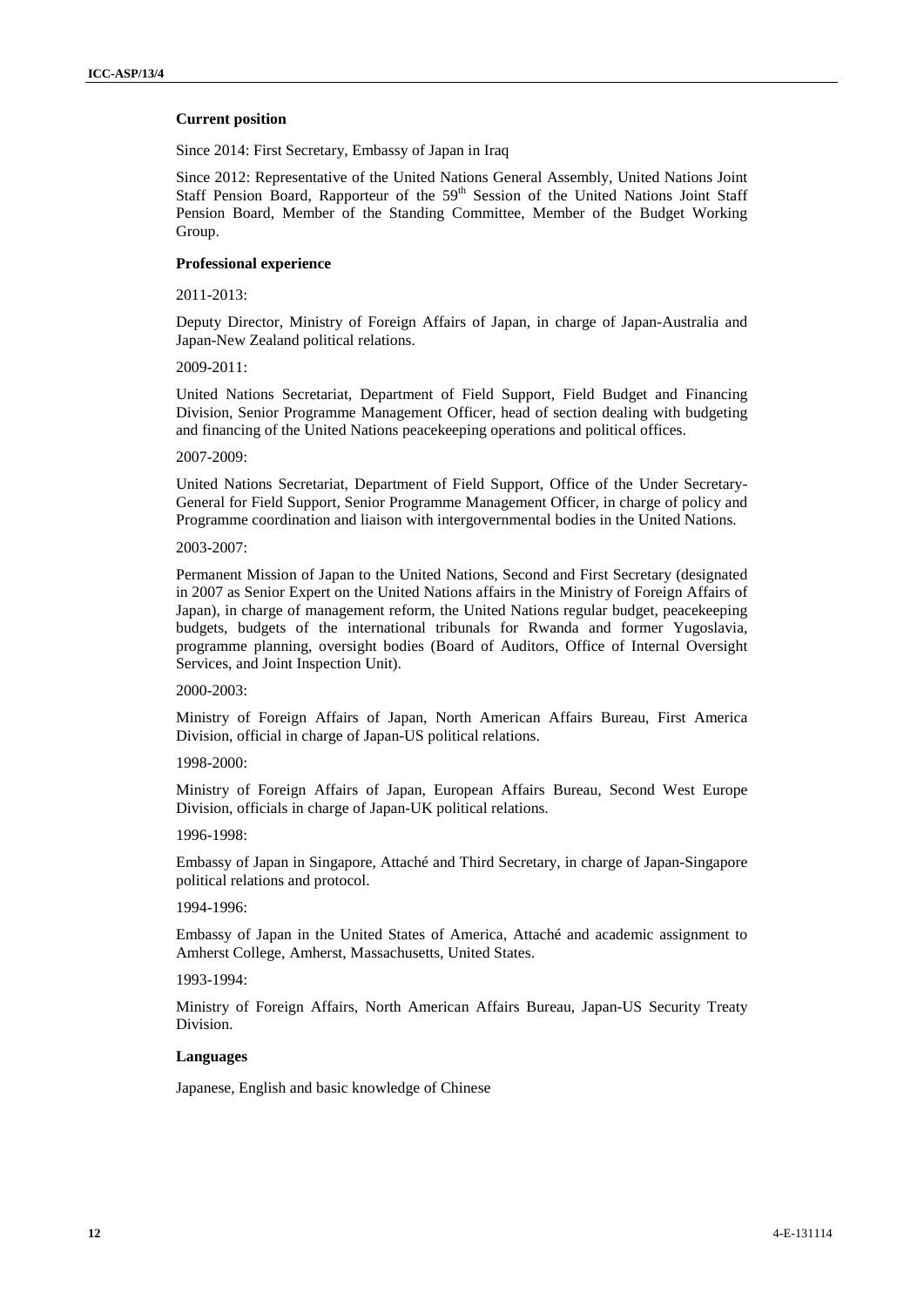## **4. ROBIMANANA, Rivomanantsoa Orlando (Madagascar)**

[Original: French]

## **Note verbale**

The Permanent Mission of the Republic of Madagascar to the United Nations presents its compliments to the Secretariat of the Assembly of States Parties to the Rome Statute of the International Criminal Court (ICC) and referring to Note Verbale No III- ASP/13/AP/07 of 18 March 2014 on the procedure for the nomination and election of the members of the Committee on Budget and Finance, has the honour to inform the Secretariat that the Government of Madagascar has decided to put forward the candidacy of Mr Rivomanantsoa Orlando Robimanana, Inspector of the Treasury and Director-General of the Treasury of Madagascar.

The Permanent Mission of Madagascar has appended the curriculum vitae for the candidate (in English and in French) to this Note Verbale together with the letter of nomination signed by His Excellency Hery Rajaonarimampianina, President of the Republic of Madagascar, also in English and in French.

The Permanent Mission of Madagascar wishes to confirm that the nomination of Mr Rivomanantsoa Orlando Robimanana meets the requirements of paragraph 2 of the annex to the Resolution establishing the Committee on Budget and Finance. As stated in his curriculum vitae, he is an expert of recognised standing and experience in financial matters at the international level from a State Party to the Rome Statute.

#### **Statement of qualifications**

*Statement of qualifications in accordance with the requirements of paragraph 2 of the annex to the Resolution establishing the Committee on Budget and Finance of the International Criminal Court*

Mr Robimanana Rivomanantsoa Orlando is a Malagasy national and has been an inspector of the State Treasury since 1997. He has 17 years of experience in the management and control of public finances.

In 2009 he was appointed Director-General of the Treasury and is involved in the formulation and management of the Government's national, regional and international finance policy, managing public external borrowing (negotiation, issue, debt service payments), donations and foreign aid, treasury operations and government debt recovery, preparing for negotiation with international organisations by providing the relevant documents (review mission, joint donor missions etc.).

This expertise led to his appointment as a member of the International Monetary Fund (IMF) Panel of Experts. Having become an IMF expert at the institution's request, he is a member of the panel of international official experts who are assigned missions around the world on behalf of the IMF in the context of the management of public finances. In addition, Mr Rivomanantsoa Orlando Robimanana is President of the International Association of Treasury Services (AIST), a platform for exchanges and discussions which brings together 33 countries from around the world. He is also an alternate Governor of the African Development Bank.

Mr Rivomanantsoa Orlando Robimanana's professional experience and the training he has undertaken at a national and international level have enabled him to take ownership of the concept of good governance – effectiveness, efficiency and transparency.

The Permanent Mission of Madagascar to the United Nations believes that these qualifications will allow him to make an important contribution to the work of the Committee on Budget and Finance of the International Criminal Court.

#### **Objective**

Membership to the Committee on Budget and Finance of the International Criminal Court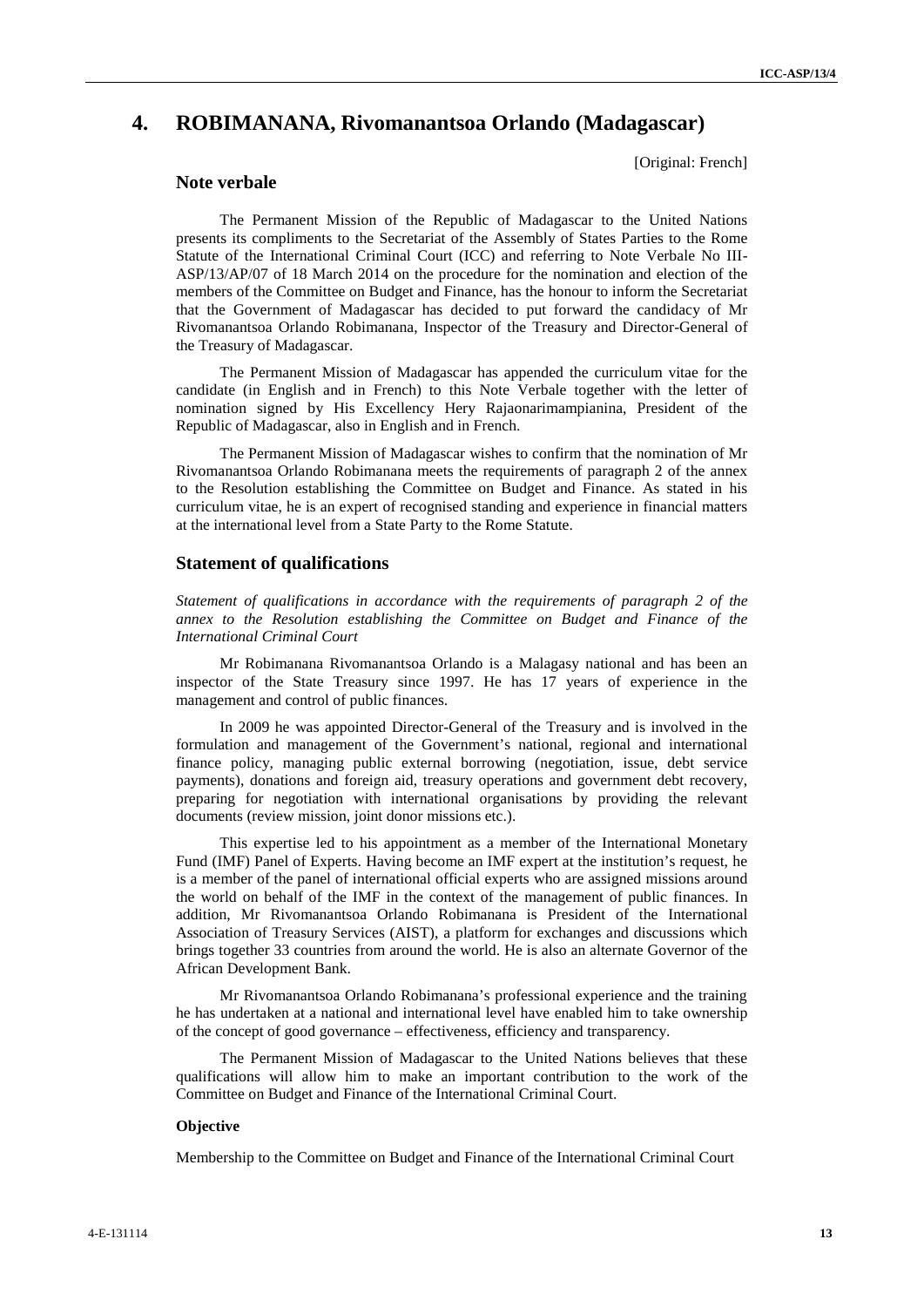### **Current investments**

2009 to present:

- Director Manager of the public treasury
- President of the International Association of Treasury Services (33 countries)
- Member of the Panel of International Monetary Fund Experts
- Council president of the Insurances of Madagascar
- Vice-president of the Upper Council of the Accounting of Madagascar
- Committee Member of Banking and Financial Supervision of Madagascar
- Administrator of the National Airline company Air Madagascar
- Administrator of the Bank of Africa- Madagascar
- Administrator of the Insurance Company and Reinsurance ARO
- Administrator of the Insurance Company and Reinsurance NY HAVANA
- Administrator of the National Box (Cash register) of Social Foresight
- Administrator of the Agency of the Medicine of Madagascar
- Administrator of the National Agency of the accommodation and the housing environment of Madagascar
- Commander of the national order of Madagascar

#### **Graduates** (1986 to 2007)

1986: High school diploma of secondary education

1993: Master's degree in Public Law and Political science- University of Antananarivo- Madagascar

1997: Treasury inspector's diploma- Institute of the Planning Techniques of Madagascar- Magma cum laude

1998: Certificate of Training (Formation) on "Strategies For Capital Market Development" Intrados Consulting Group-USA.

2005: Certificate of Training on the International Standards of audit and Internal control National School of Treasury (France) and IFACI (French Institute of the Audit and Internal Control)

2006: Certificate of Training in Audit and Control Interns- FORHOM Institute-France

2007: Certificate of International Cycle specialized in Government services, Option "Control, Evaluation and Audit of the Public expenditure"- National School of Administration-ENA France.

#### **List of articles and publications**

Article entitled "finance balancing during the crisis: magic or miracle?" Chronicle of Treasury's monthly Bulletin TAHIRY Nº1, in November 2010.

Article entitled "Financing of budgeting deficit 2011: The big challenge of the Treasury" Chronicle Treasury's monthly Bulletin TAHIRY Nº02, in December 2010.

Article entitled "The artificial poverty of Madagascar: revolt of its Public Treasury" Chronicle of the Treasury's monthly Bulletin TAHIRY Nº12, in October 2011.

Article entitled "Overstepping the mark …" Chronicle of the Treasury's monthly Bulletin TAHIRY Nº14, in December 2011.

Article entitled "Financial interventions of the State: policy of subsidy in Reconsider" Chronicle of the Treasury's monthly Bulletin TAHIRY Nº23, in September 2012.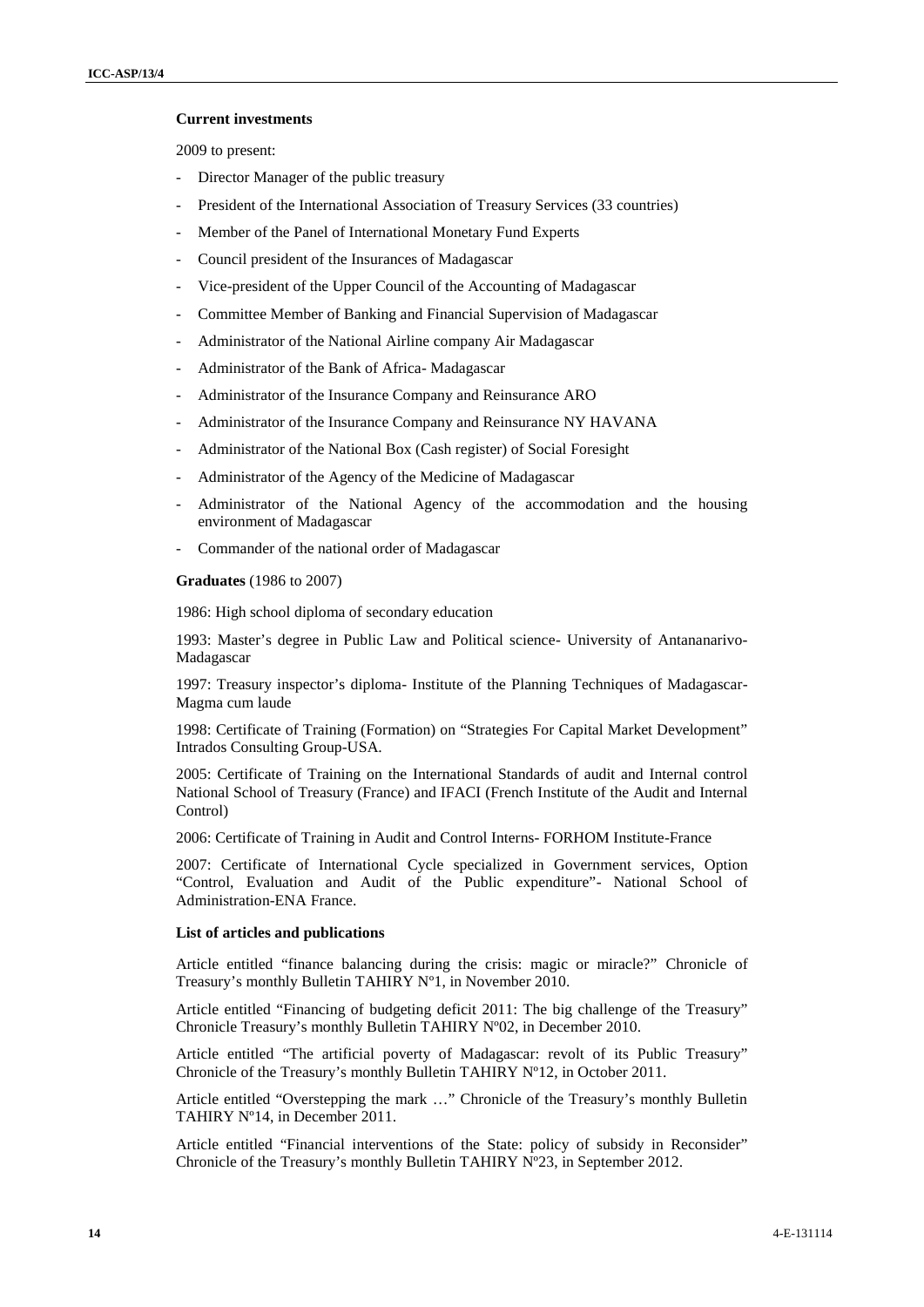Article entitled "The end of the world did not take place … But the public Treasury has lived it!" Chronicle of the Treasury monthly Bulletin TAHIRY Nº27, in January 2013.

Article entitled "When the proposals of the "rebel" become conditionality …" Chronicle Bulletin TAHIRY Nº43, in May 2014.

#### **Conferences**

Theme: "Madagascar : an economic potential to (re)discover "Conference with Ubifrance- Paris, 21 March 2014

Theme: "The change management in the implementation of Reforms "XVth International Colloquium of the French speaking Services of the Treasury Ouagadougou, from 3 to 5 February 2014.

Theme: "The Financing of local authorities and the role of Public accountants "Conference of the International Association of the Services (Departments) of the Treasury ABIDJAN, on 28 November 2013

Theme: "The state budget in front of Malagasy paradoxes "Conference of the Grouping of the Companies of Madagascar (G.E.M)-Carlton-Antananarivo, in November 2013.

Theme: "Financial governance in Madagascar and the Treasury during its 50 years of existence "Conference - debate as part of the fiftieth anniversary of the Treasury. Carlton Antananarivo Madagascar, in July 2012.

#### **Other activities**

Publication director of the monthly Bulletin of connection and of information "TAHIRY"

Teacher lecturer at the Catholic University of Madagascar

Speaker to the National School of Administration of Madagascar (ENAM) and to the Malagasy Institute of the Techniques of Planning (IMaTeP)

#### **Hobbies**

Traveling

Discoveries

Sports (Soccer, Basketball, Swimming, Jet-ski, Soccer beach, volleyball)

History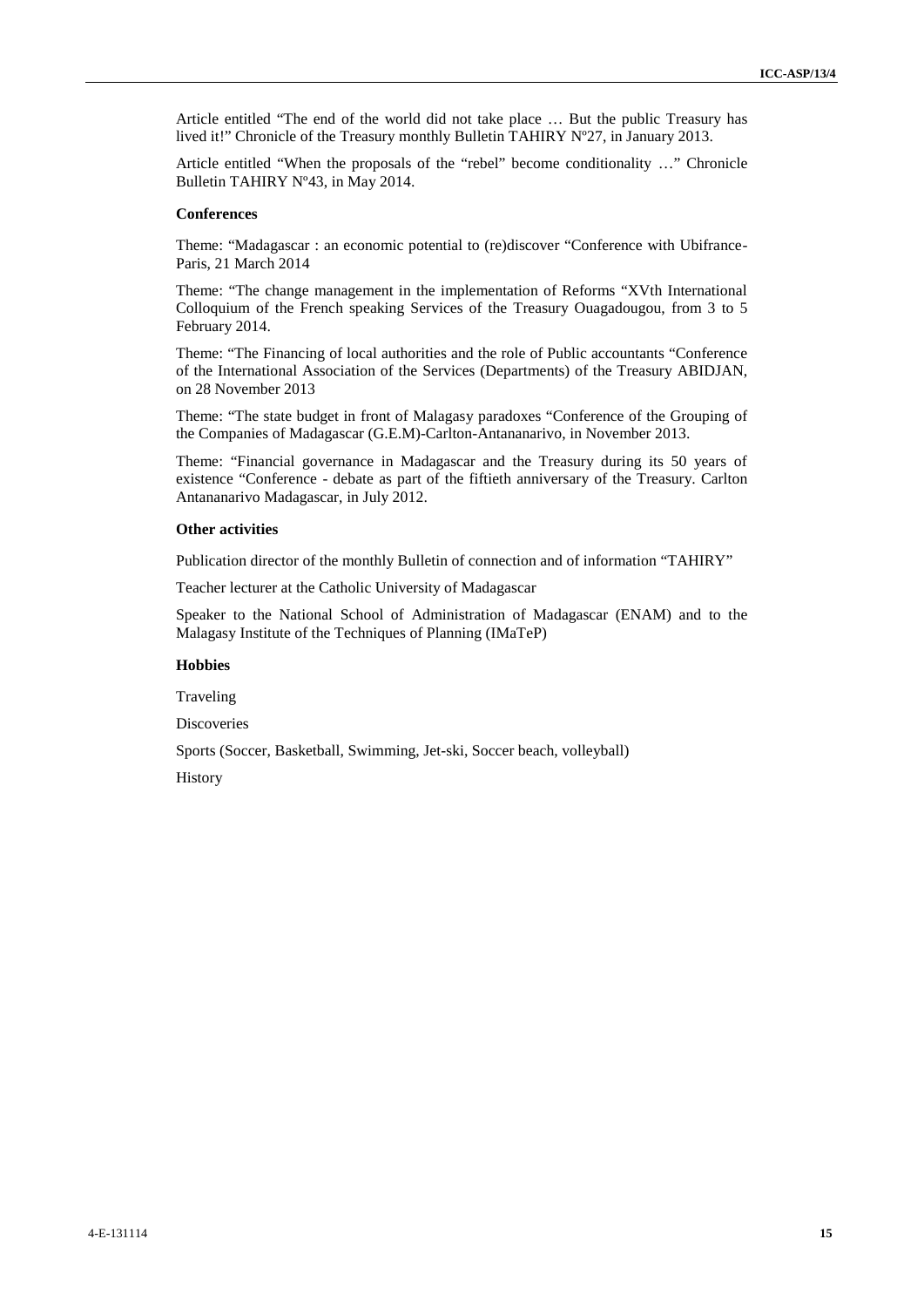## **5. Sánchez Izquierdo, Mónica Soledad (Ecuador)**

[Original: English]

## **Note verbale**

The Embassy of Ecuador in the Kingdom of The Netherlands presents its compliments to the Secretariat of the Assembly of States Parties- International Criminal Court- and has the honor to inform that the Government of the Republic of Ecuador has decided to nominate Ms. Mónica Sánchez, as a candidate for re-election to the Committee on Budget and Finance (CBF) of the International Criminal Court at the election to be held during the thirteenth session of the Assembly of States Parties in New York, from 8 to 17 December 2014. Please find enclosed a copy of a Mrs. Monica Sanchez's curriculum vitae.

Mrs. Mónica Sánchez was elected as a member of the Committee on Budget and Finance during the Assembly of State Parties which took place in December 2011. She assumed her functions as a member of the Committee on Budget and Finance in January 2012 and will be a member until December of this year, and has therefore served on the Committee for 3 years. Mrs. Sanchez assumed the Vice Presidency of the CBF from March to December 2013. She acquired experience in financial issues through her work in the Fifth Committee, in charge of the analysis of the budget of the United Nations and administrative issues and was in charge of some matters in the G77+China Group, during her work as part of the Permanent Representation of Ecuador to the United Nations in New York, from August 2005 until September 2009.

## **Statement of qualifications**

#### **Personal information**

Name: Mónica Soledad Sánchez Izquierdo

Place and date of birth: Latacunga, 22 January 1977

## **Education**

2010: Master in Political Science at the Facultad Latinoamericana de Ciencias Sociales (FLASCO)

2000: B.A. in International Relations. Universidad San Francisco de Quito

2000: Minor in Organizational Communication. Universidad San Francisco de Quito

1996: International Baccalaureate. Colegio Internacional S.E.K

### **Languages**

English: Advanced, Fulbright Commission

French: Advanced, French Alliance in Quito

Portuguese: Fourth level, Instituto Brasilero de Estudios Culturales IBEC

Arabic: First level, United Nations Institute for Training and Research

#### **Professional experience**

May 2014

Charge d'Affaires of Consular Functions. Consulate of Ecuador in Buenos Aires, Argentina.

June 2012- April 2014

Advisor in International Affairs. Ministry of Agriculture, Livestock, Aquaculture and Fisheries of Ecuador.

August 2011-June 2012

Chief of Office. Vice Minister of Foreign Affairs and Political Integration, Ministry of Foreign Affairs.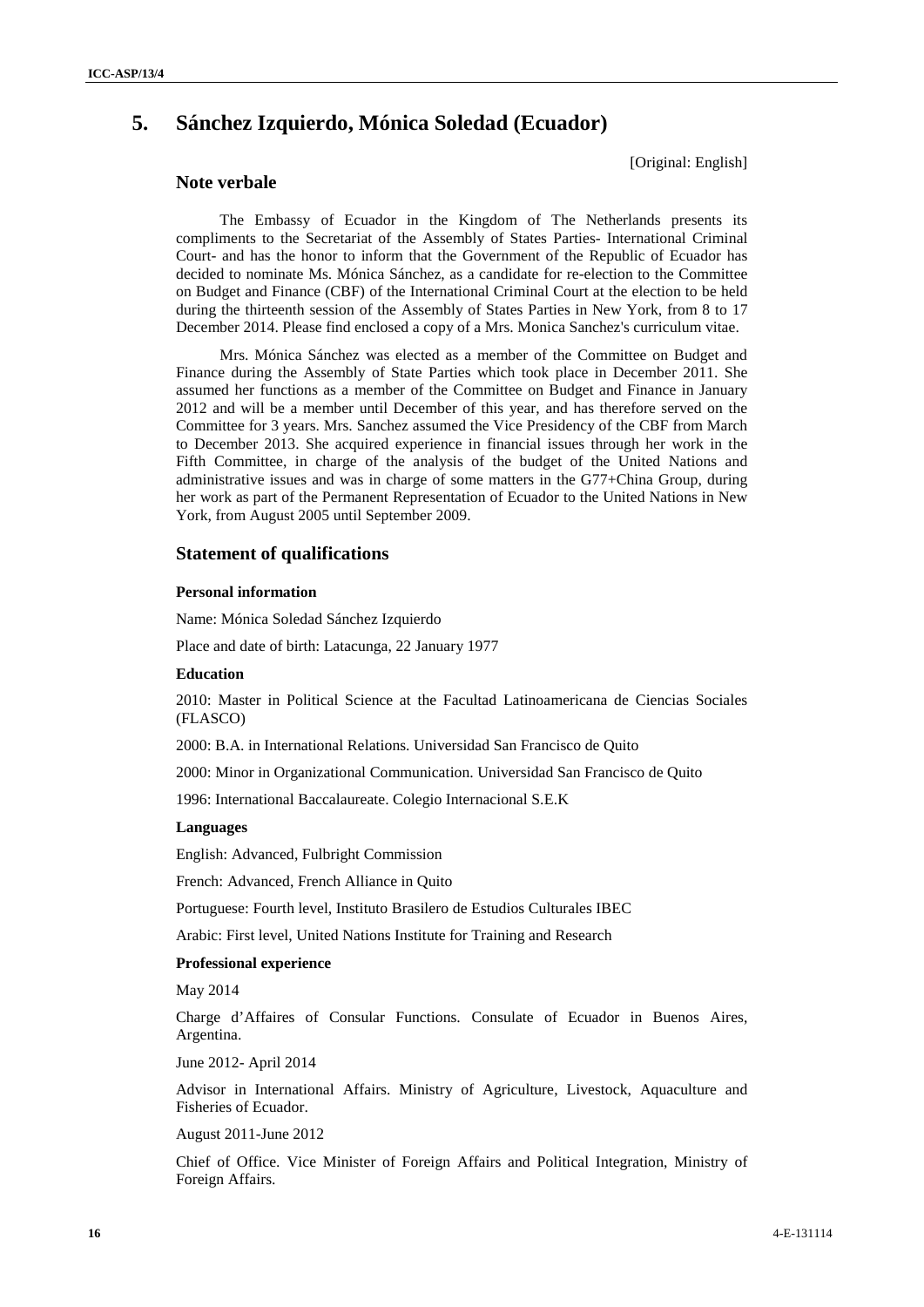October 2010- August 2011

Under secretariat for International and Superregional Organizations, Department of the United Nations System: Responsible for issues including: disarmament and nuclear non proliferation, reform of the UN system, the Non-Aligned Movement, the Security Council Committees, ECOSCO, and the use of outer space, among others.

September 2009 - September 2010

Advisor in development and revitalization issues of the United Nations. Advisor to the President of the General Assembly of the United Nations during the 64th period of sessions for development and reform issues of the system.

August 2005 - September 2009

Delegation of the Permanent Representation of Ecuador to the United Nations, New York, First Commission, Second Committee: Coordinator of resolutions in the G77 and China; Fifth Committee: Coordinator of resolutions in the G77 and China; General Assembly: Revitalization of the General Assembly; Security Council: Disarmament issues. Operations for Peace.

March 2005 - August 2005

First Consul. General Consulate of Ecuador in New York. Responsible for legal and cultural issues.

June 2003 - March 2005

Office of the Minister of Foreign Affairs of Ecuador.

2002-2003

Third Secretary, trainee of the Diplomatic Academy of Ecuador, "Antonio J. Quevedo". X Promotion.

1999-2002

Chancellor II. Ministry of Foreign Affairs of Ecuador, Under secretariat of National Sovereignty, Department of Territorial Sovereignty: Responsible for issue of humanitarian demining in the Southern Boarder.

#### **Courses, seminars and participation in conferences**

18 June 2014: "Meeting on the Update of the Argentina Immigration Law"

3-7 October 2011: "Power shift, new multilateralism and global governance", organized by the PNUD-SEGIB. Madrid, 3 to 7 October 2011

May 2011: Ministerial Conference of the Non-Aligned Movement. Bali-Indonesia

April 2009: Weapons of Mass Destruction: Can the Un Build Momentum for Disarmament and Nonproliferation. Rye Brook New York.

November 2008: Seminar on Small Arms and Light Weapons, Rio de Janeiro, Brazil

June 2008: Seminar on the Implementation of Resolution 1540. MERCOSUR. Sao Paulo, Brazil

25-28 June 2007: Regional Conference of the United Nations on the issue of Cooperation to Development. Managua, Nicaragua

7-10 May 2007: Transnational Security Challenges and the United Nations West Point/International Peace Academy

14-15 February 2007: Annual Seminar on International Humanitarian Law for Diplomats accredited to the UN New York University School of Law

22-23 August 2006: Seminar on Foreign Direct Investment for Development Financing in the UNITAR/SHU Series on International Economics and Finance; The United Institute for Training and Research (UNITAR) and the Stillman School for Business at Seton Hall University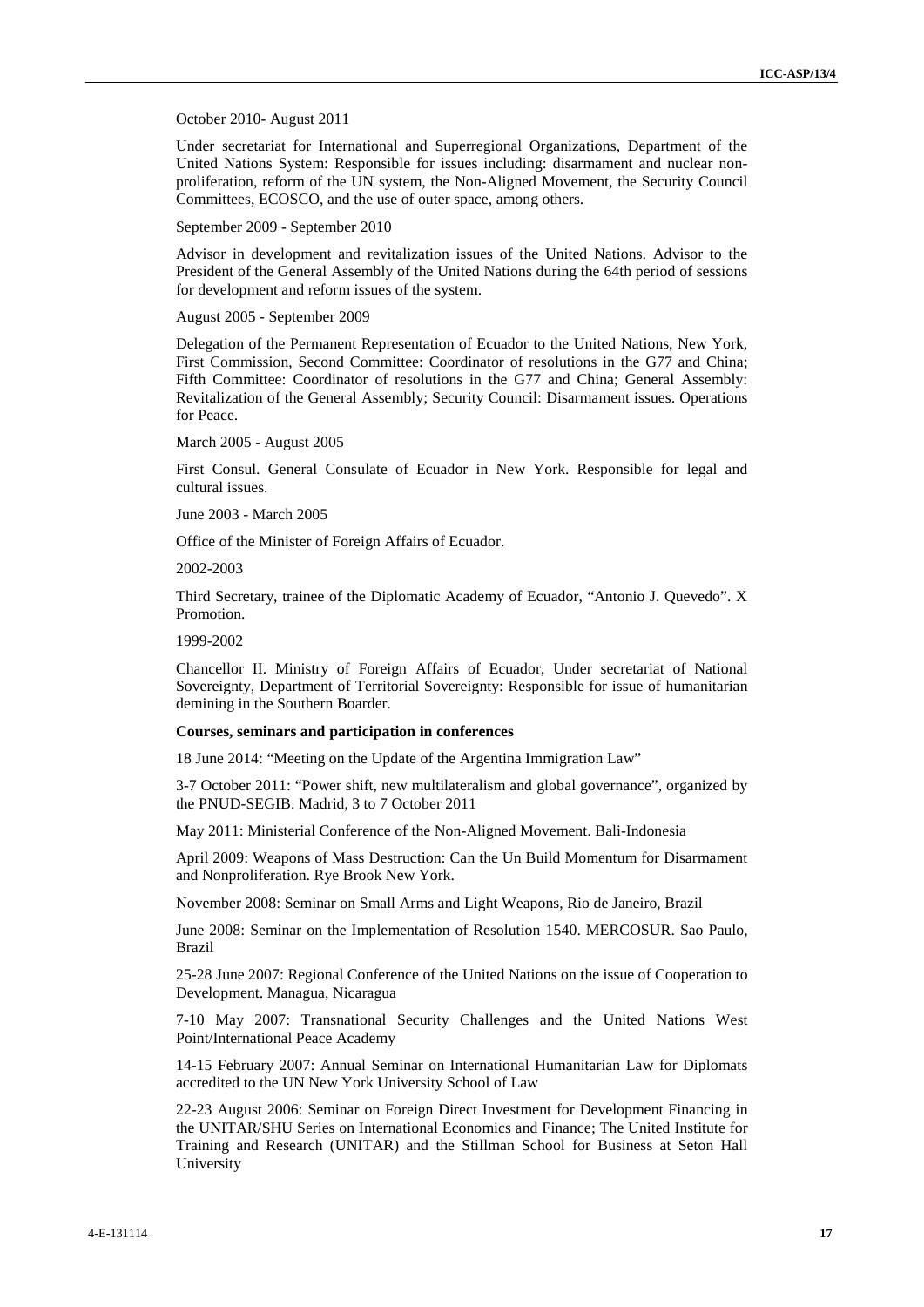## **Other activities**

Currently elected as representative of the Assembly of States Parties, for Latin America to the Committee of Budget and Finance of the International Criminal Court, in The Hague, for the period 2012-2014.

Vice Chair, Committee on Budget and Finance of the International Criminal Court in the period from March 2013 to December 2013.

Elected representative of the diplomatic personal and aids at the Ministry of Foreign Affairs for the Assessment Committee for the year 2011.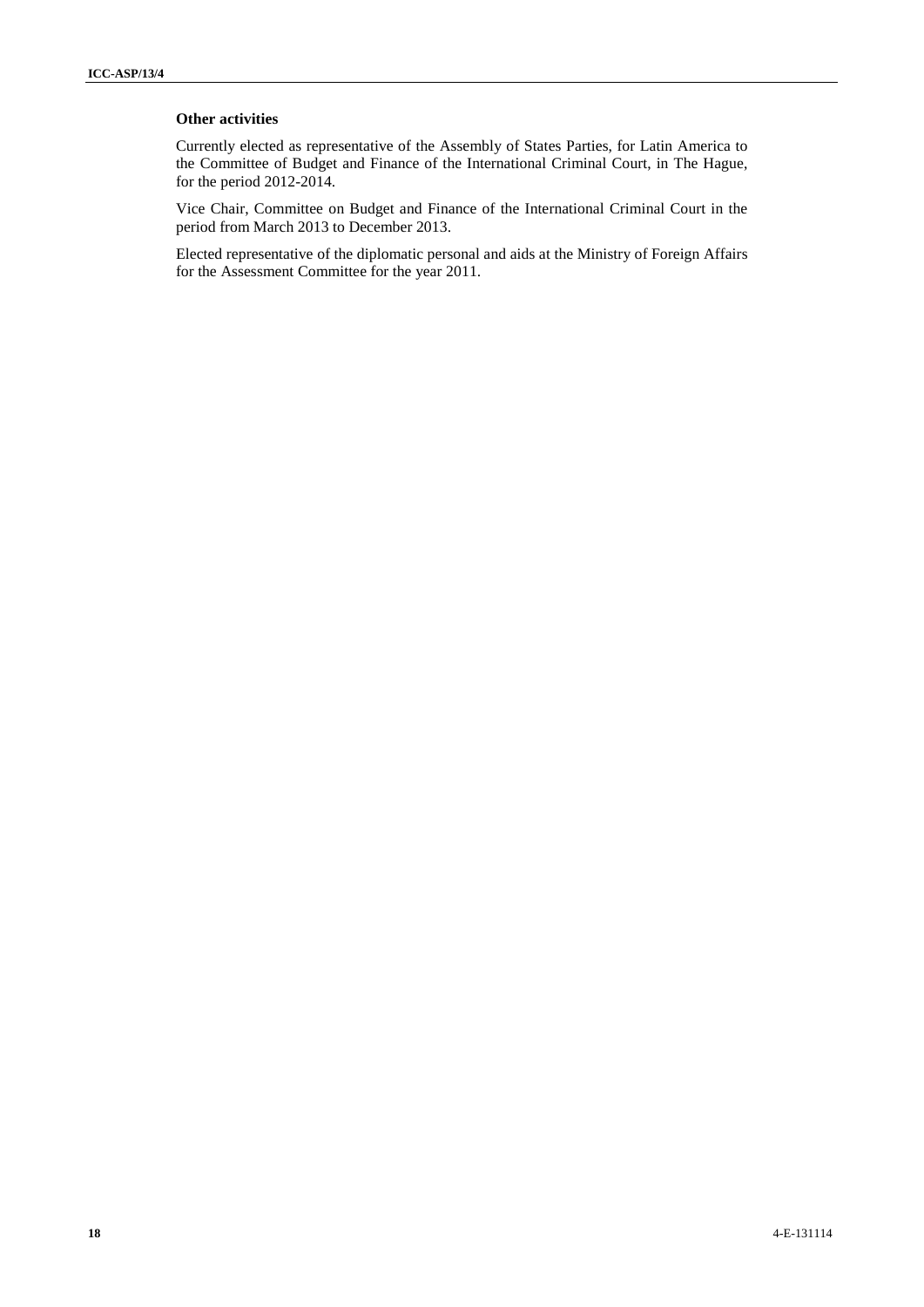## **6. Sopková, Elena (Slovakia)**

[Original: English]

## **Note verbale**

The Embassy of the Slovak Republic to the Kingdom of the Netherlands presents its compliments to the Secretariat of the Assembly of States Parties to the Rome Statute of the International Criminal Court and has the honour, with reference to the Secretariat's note ICC-ASP/13/SP/07 of 18 March 2014, to inform that Slovakia has decided to nominate Ms. Elena Sopková as a candidate for re-election to the Committee on Budget and Finance of the International Criminal Court at the election to be held during the thirteenth session of the Assembly of States Parties in New York from 8 to 17 December 2014.

A curriculum vitae providing details of Ms. Sopková's qualifications and proof of relevant practice is attached. Throughout her professional career Ms. Sopková acquired extensive knowledge and experience in the field of accounting, evaluation, project management, budgeting and financial control with regard to judicial institutions at both national and international level. As a member of the Committee on Budget and Finance of the International Criminal Court since 2003 Ms. Sopková has contributed significantly to the efforts to make the Court effective and efficient tool of international criminal justice.

Ms. Sopková's impressive knowledge and vast experience attest to her fulfilment of the requirement, set forth in paragraph 2 of the annex to the resolution establishing the Committee on Budget and Finance (ICC-ASP/1/Res.4), that members of the Committee are experts of recognised standing and experience in financial matters at international level.

#### **Statement of qualifications**

Ms. Elena Sopková is an expert of recognized standing and experience in financial matters at both national and international level. The attached curriculum vitae of Ms. Sopková reflects her experience in financial and economic matters as well as the various governmental and international positions she held. Serving for seven years as a Director of International Taxation Department of the Ministry of Finance of the Slovak Republic and for eleven years as a member of the Committee on the Budget and Finance of the International Criminal Court, she gained a broad experience in international financial matters and participated in numerous international negotiations. Ms. Sopková is a Slovak national. She is fluent in English and has advanced knowledge of French

#### **Personal details**

Family name: Sopková First name: Elena Date of birth: 27 July1954 Place of birth: Trnava, Slovak Republic Marital status: Married, two children

## **Education**

2004: Technical inspection company RWTUV, Bratislava: Quality Management Systems Auditor EN ISO 9001:2000

2003: Agency for the Rural Development: Certified Project Manager

2000-2002: Center for Advanced Studies, University of Economics in Bratislava: Expert, specialization in Economic Evaluation and Expertise

1973-1978: University of Economics in Bratislava, Faculty of Commerce: Master degree

1969-1973 Secondary school of Economics in Bratislava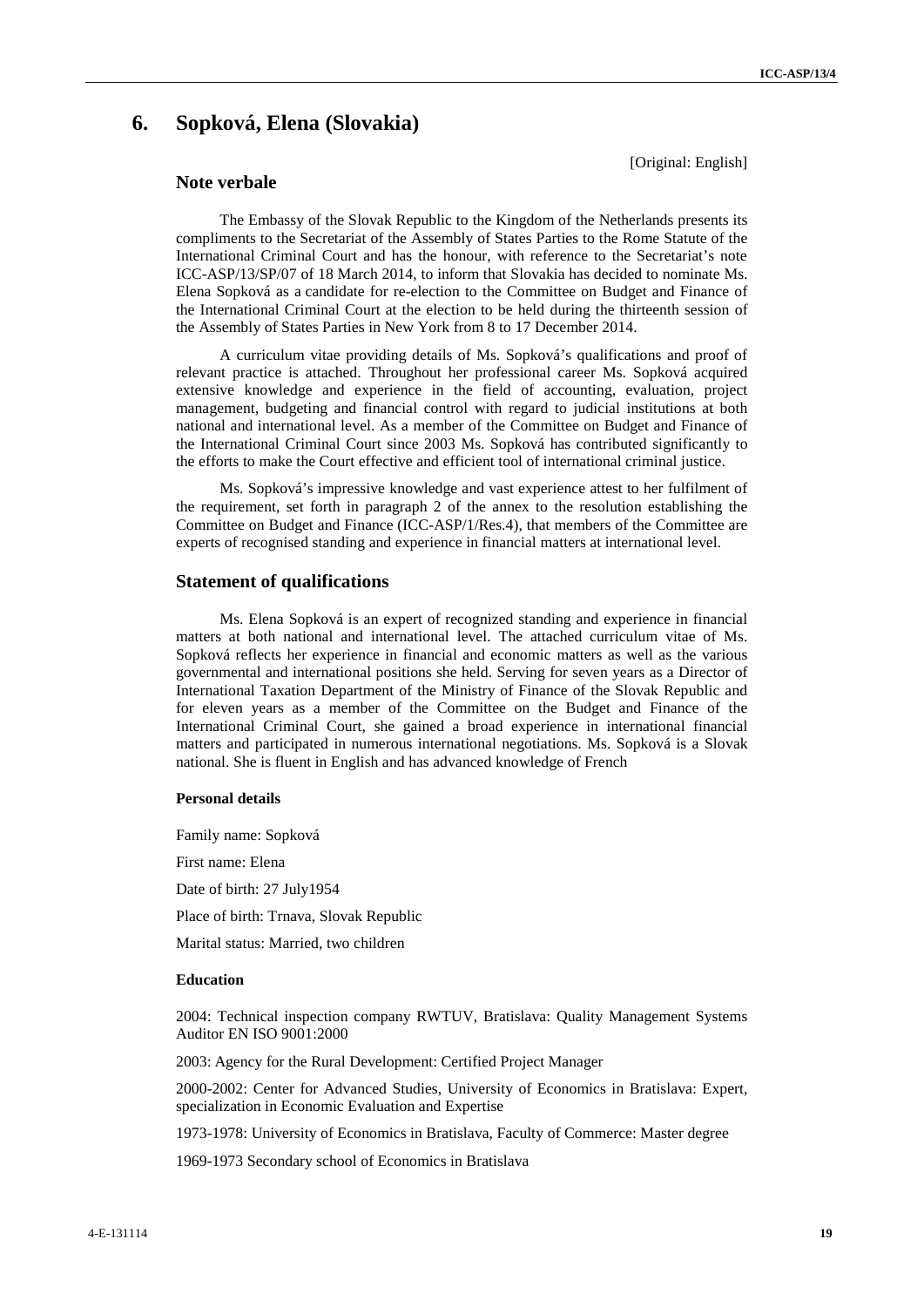#### **Special education abroad**

1998: OECD Education Centrum in Budapest: Training on transfer pricing

1997: OECD Education Centrum in Vienna: Training for negotiators of Tax conventions

1993-1996: Chamber of Commerce and Industry in Brussels: Study of the French language

#### **Work experience**

Since 2003:

Legal Evaluation Expert in Economics and Management registered at the Ministry of Justice of the Slovak Republic: Responsible for advising judges and different legal entities in any problem connected to economic issues, namely taxes, accounting, calculation and budgeting during juridical process; providing judges with fundamental written reports needed for juridical decision making at national and international level; evaluation of assets for registration of companies at the Registration court, evaluation of damages for reparation; evaluation of risk management, project management, budgeting and financial controls, human resources management.

 $2002 - 2003$ 

KZT, joint stock company: Evaluation Expert: My responsibilities included developing strategic planning system for companies and linking it with budgeting, providing companies and their management with expertise in budgetary management and policy planning, with recommendations on strategy, efficiency and optimalization of company, reorganization and rationalization of work procedures and administrative structures through business processes´ analysis and redesign.

1996 – 2002:

Ministry of Finance of the Slovak Republic: Director of the International Taxation Department

1993 – 1996:

Ministry of Foreign Affairs, Embassy of the Slovak Republic in Belgium: Economist at the Economic and Commercial Department

1992 – 1993:

Embassy of the Czech and Slovak Federal Republic in Kinshasa, Democratic Republic of the Congo: Economist

 $1991 - 1992$ :

Audit Company, Ltd.: Auditor, co-founder and owner of the Company

 $1985 - 1991$ 

Central Finance Office of Bratislava: Head of the Finance and Control Department

1978 – 1985:

Interhotels Bratislava and Hotel Borik: Economist at the Accounts Department

#### **Other professional activities**

Since 2007: Pan European University, Faculty of Economics: Expert lecturer

Since 2003: Committee on Budget and Finance of the International Criminal Court in The Hague: Member of the Committee

2007 – 2008: Vice-Chair of the Committee: The establishment of the International Criminal Court has been an important milestone in humanitarian law. The main objective of the CBF is advising the Assembly of States Parties and the ICC in strategic and financial management, financial optimization and budgeting.